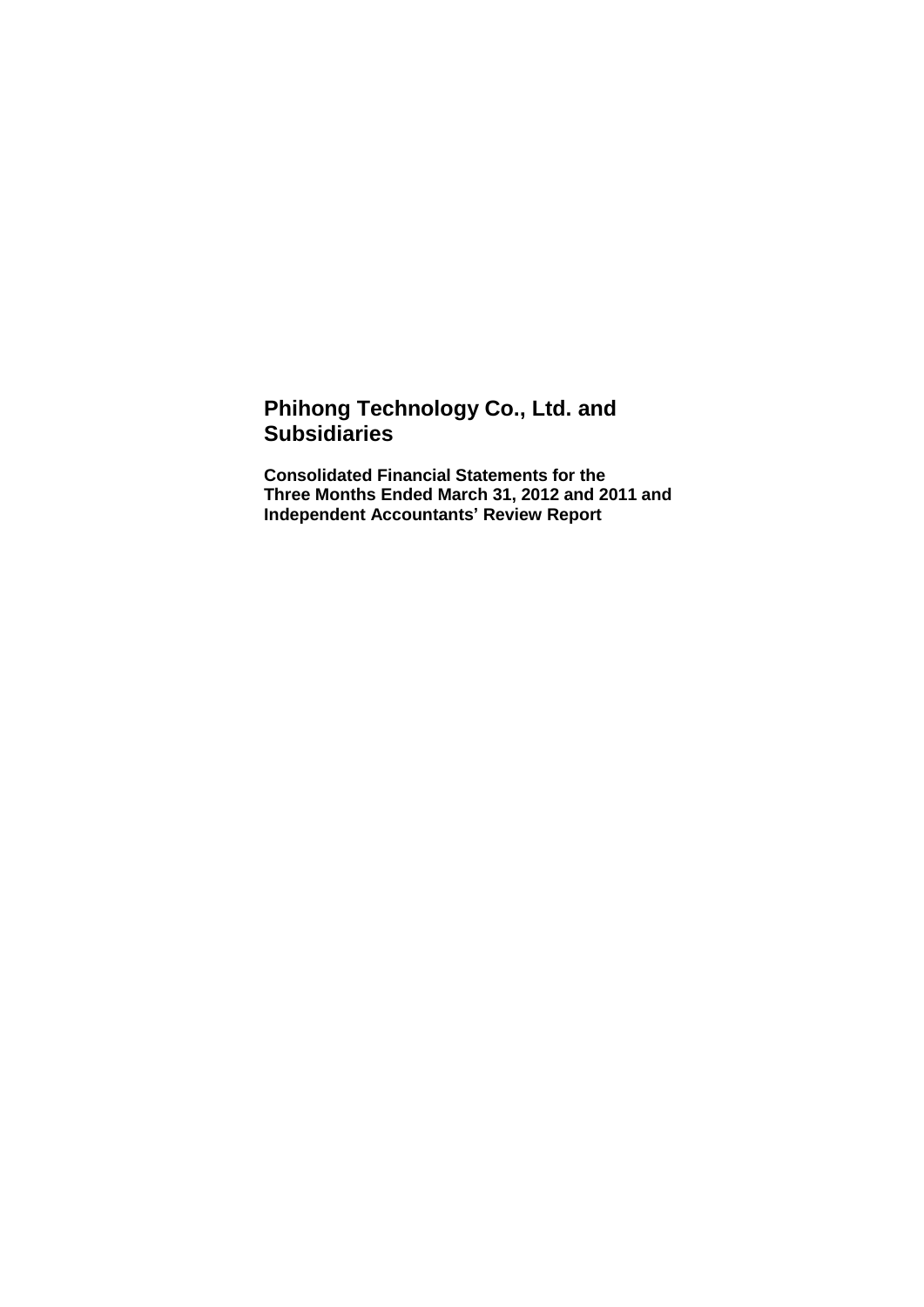#### **INDEPENDENT ACCOUNTANTS' REVIEW REPORT**

The Board of Directors and Stockholders Phihong Technology Co., Ltd.

We have reviewed the accompanying consolidated balance sheets of Phihong Technology Co., Ltd. and subsidiaries (collectively, the "Company") as of March 31, 2012 and 2011, and the related consolidated statements of income, changes in stockholders' equity and cash flows for the three months then ended (all expressed in thousands of New Taiwan dollars). These consolidated financial statements are the responsibility of the Company's management. Our responsibility is to issue a report based on our reviews.

Except as discussed in the following paragraph, we conducted our reviews in accordance with Statement of Auditing Standards No. 36, "Review of Financial Statements," of the Republic of China. A review consists principally of applying analytical procedures to financial data and of making inquiries of persons responsible for financial and accounting matters. It is substantially less in scope than an audit conducted in accordance with generally accepted auditing standards, the objective of which is the expression of an opinion regarding the consolidated financial statements taken as a whole. Accordingly, we do not express an opinion on these consolidated financial statements.

As mentioned in Note 10 to the consolidated financial statements, certain of long-term equity investments accounted for under the equity method for the three months ended March 31, 2012 and 2011 were based on unreviewed financial statements. As of March 31, 2012 and 2011, the aggregate balances of the Company's investments in its investees whose financial statements have not been reviewed by independent accountants amounted to \$347,863 thousand and \$267,836 thousand, respectively. For the three months ended March 31, 2012 and 2011, the Company's investment income from such investments amounted to \$2,351 thousand and \$8,389 thousand, respectively. Furthermore, as mentioned in Note 1 to the consolidated financial statements, certain subsidiaries' assets amounted to \$90,293 thousand and \$47,971 thousand, which represented 0.88% and 0.43% of the consolidated total assets of the Company as of March 31, 2011 and 2012, respectively, were based on unreviewed financial statements of the subsidiary.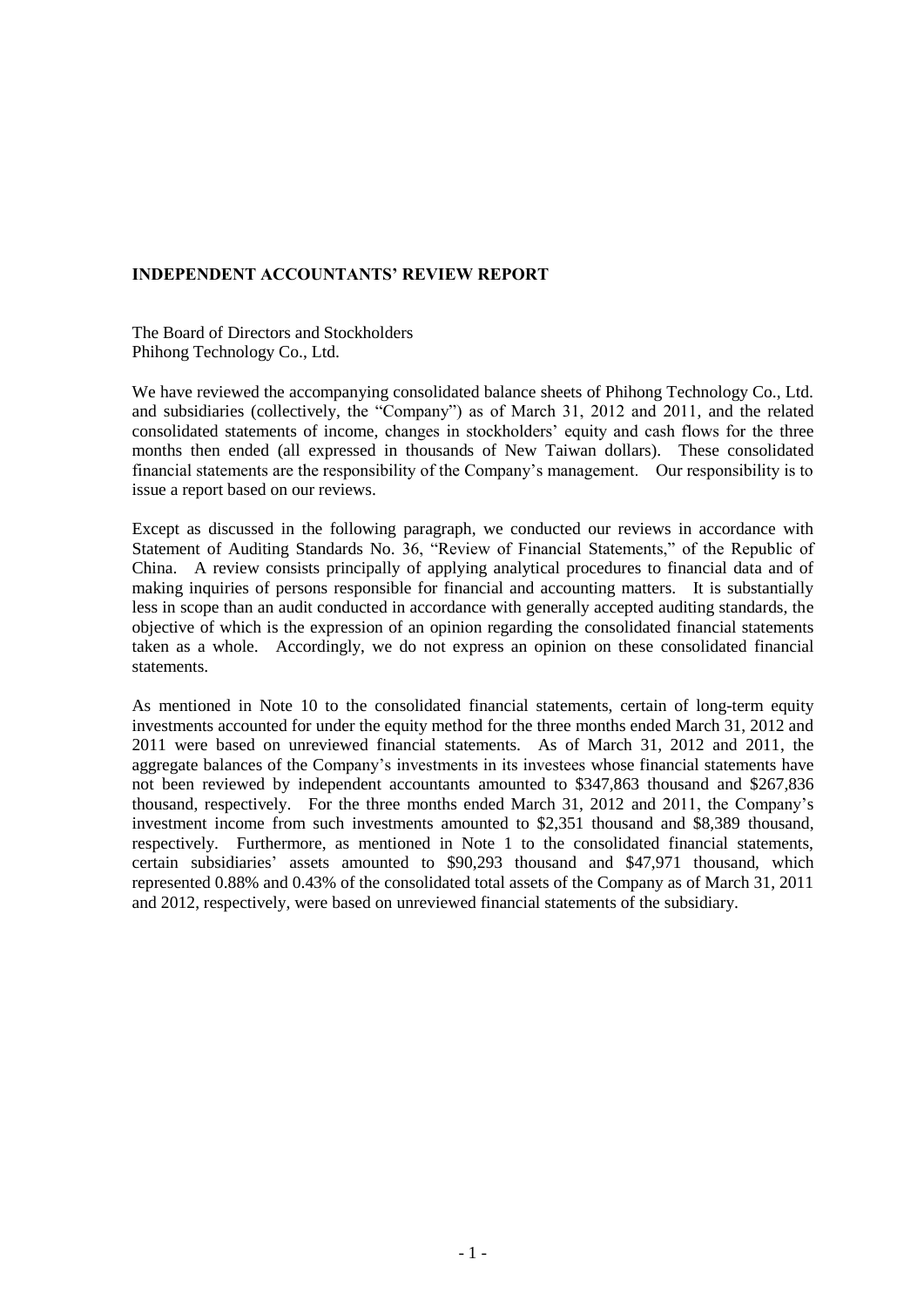Based on our reviews, except for the effects of such adjustments, if any, as might have been determined to be necessary had the long-term equity investments and investment income (loss) of investees mentioned above been recognized based on reviewed financial statements, we are not aware of any material modifications that should be made to the accompanying consolidated financial statements for them to be in conformity with the Guidelines Governing the Preparation of Financial Reports by Securities Issuers, the interpretation No.0960064020 issued by Financial Supervisory Commission, Executive Yuan on November 15, 2007, and accounting principles generally accepted in the Republic of China.

April 27, 2012

#### *Notice to Readers*

*The accompanying consolidated financial statements are intended only to present the consolidated financial position, results of operations and cash flows in accordance with accounting principles and practices generally accepted in the Republic of China and not those of any other jurisdictions. The standards, procedures and practices to review such consolidated financial statements are those generally accepted and applied in the Republic of China.*

*For the convenience of readers, the accountants' review report and the accompanying consolidated financial statements have been translated into English from the original Chinese version prepared and used in the Republic of China. If there is any conflict between the English version and the original Chinese version or any difference in the interpretation of the two versions, the Chinese-language accountants' review report and financial statements shall prevail. Also, as stated in Note 2 to the consolidated financial statements, the additional footnote disclosures that are not required under generally accepted accounting principles were not translated into English.*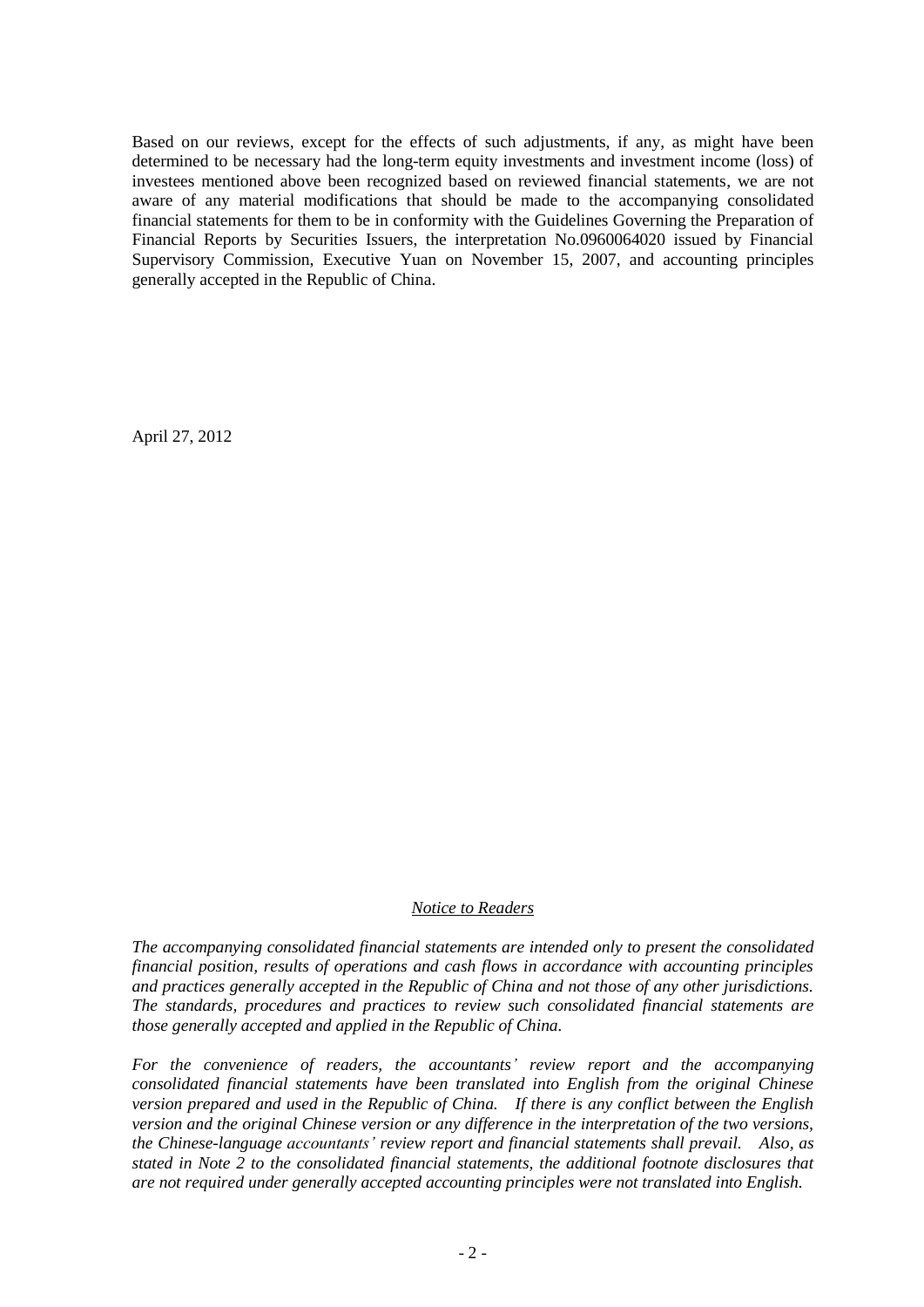#### **CONSOLIDATED BALANCE SHEETS MARCH 31, 2012 AND 2011 (In Thousands of New Taiwan Dollars, Except Par Value) (Reviewed, Not Audited)**

|                                                          | 2012<br>2011 |                           |             |                           |                                                           | 2012          | 2011                     |           |               |
|----------------------------------------------------------|--------------|---------------------------|-------------|---------------------------|-----------------------------------------------------------|---------------|--------------------------|-----------|---------------|
| <b>ASSETS</b>                                            | Amount       | $\frac{6}{6}$             | Amount      | $\frac{0}{0}$             | <b>LIABILITIES AND STOCKHOLDERS' EQUITY</b>               | Amount        | $\frac{0}{0}$            | Amount    | $\frac{0}{0}$ |
| <b>CURRENT ASSETS</b>                                    |              |                           |             |                           | <b>CURRENT LIABILITIES</b>                                |               |                          |           |               |
| Cash and cash equivalents (Note 4)                       | \$2,206,937  | 21                        | \$2,160,030 | 19                        | Notes payable                                             | $\mathcal{S}$ |                          | 15        |               |
| Accounts receivable (Note 5)                             | 1,668,370    | 16                        | 1,898,267   | 17                        | Accounts payable                                          | 1,766,301     | 17                       | 2,299,362 | 21            |
| Other financial assets, current (Note 6)                 | 32,620       | $\sim$                    | 134,487     |                           | Accounts payable to related parties (Note 20)             | 18,382        | $\overline{a}$           | 35,075    |               |
| Inventories (Note 7)                                     | 1,970,498    | 19                        | 2,557,589   | 23                        | Income tax payable (Note 17)                              | 229,771       | 2                        | 389,949   |               |
| Deferred income tax asset, current (Note 17)             | 47,930       |                           | 89,189      |                           | Other payables (Note 13)                                  | 1,176,543     | -11                      | 1,331,115 | 12            |
| Other current assets                                     | 301,397      | $\frac{3}{2}$             | 131,970     |                           | Other current liabilities                                 | 46,629        |                          | 32,454    |               |
| Total current assets                                     | 6,227,752    | $-60$                     | 6,971,532   | $-62$                     | Total current liabilities                                 | 3,237,626     | $-31$                    | 4,087,970 | 36            |
| FUNDS AND LONG-TERM INVESTMENTS                          |              |                           |             |                           | <b>LONG-TERM LIABILITIES</b>                              |               |                          |           |               |
| Available-for-sale financial assets, noncurrent (Note 8) | 41,888       |                           | 458,607     |                           | Long-term debts (Note 12)                                 | 200,000       | $\overline{2}$           | 200,000   |               |
| Financial assets carried at cost, noncurrent (Note 9)    | 93,254       |                           | 164,723     | 2                         |                                                           |               |                          |           |               |
| Long-term equity investments at equity method (Note 10)  | 347,863      | $\overline{\phantom{a}3}$ | 267,836     | $\overline{2}$            | <b>OTHER LIABILITIES</b>                                  |               |                          |           |               |
|                                                          |              |                           |             |                           | Accrued pension cost                                      | 64,782        |                          | 63,328    |               |
| Total funds and long-term investments                    | 483,005      | $\frac{5}{2}$             | 891,166     | $\overline{\phantom{0}8}$ | Advance deposits received                                 | 956           |                          | 932       |               |
|                                                          |              |                           |             |                           | Deferred income tax liabilities, noncurrent (Note 17)     | 69,632        |                          | 69,842    |               |
| PROPERTY, PLANT AND EQUIPMENT (Note 11)                  |              |                           |             |                           | <b>Others</b>                                             | 49,052        | $\sim$ $-$               | 34,052    |               |
| Cost                                                     | 5,483,139    | 53                        | 4.909.998   | 44                        |                                                           |               |                          |           |               |
| Less accumulated depreciation                            | (2,214,306)  | (21)                      | (1,855,733) | (17)                      | Total other liabilities                                   | 184,422       | $\sqrt{2}$               | 168,154   |               |
| Prepayments for purchase of equipment                    | 134,415      | $\overline{\phantom{0}}$  | 97,568      |                           |                                                           |               |                          |           |               |
|                                                          |              |                           |             |                           | <b>Total liabilities</b>                                  | 3,622,048     | $-35$                    | 4,456,124 |               |
| Property, plant and equipment, net                       | 3,403,248    | $\frac{33}{2}$            | 3,151,833   | $-28$                     |                                                           |               |                          |           |               |
|                                                          |              |                           |             |                           | STOCKHOLDERS' EQUITY OF PARENT COMPANY                    |               |                          |           |               |
| <b>INTANGIBLE ASSETS (Note 2)</b>                        |              |                           |             |                           | Capital stock, \$10 par value (Note 14)                   |               |                          |           |               |
| Computer software                                        | 26,116       |                           | 18,734      |                           | Authorized - 600,000 thousand shares and 600,000 thousand |               |                          |           |               |
| Goodwill                                                 |              |                           | 1,355       |                           | shares at March 31, 2012 and 2011                         |               |                          |           |               |
| Land use rights                                          | 114,685      |                           | 112,382     |                           | Issued - 276,882 thousand shares and 274,748 thousand     |               |                          |           |               |
|                                                          |              |                           |             |                           | shares at March 31, 2012 and 2011                         | 2,768,819     | $27\,$                   | 2,747,479 | 25            |
| Total intangible assets                                  | 140,801      |                           | 132,471     |                           | Advance collections for common stock                      | 636           |                          |           |               |
|                                                          |              |                           |             |                           | Capital surplus                                           |               |                          |           |               |
| <b>OTHER ASSETS</b>                                      |              |                           |             |                           | Additional paid-in capital - common stock                 | 223,871       | 2                        | 201,292   |               |
| Deferred charges                                         |              |                           | 22,538      |                           | Additional paid-in capital - bond conversion              | 661,582       | 6                        | 661,582   |               |
| Refundable deposits                                      | 31,941       | $\overline{1}$            | 28,562      |                           | Treasury stock transaction                                | 48,234        |                          | 48,234    |               |
| Others                                                   | 17,924       | $\sim$ $-$                | 716         | $\equiv$                  | Long-term equity investments                              | 11,305        | $\overline{\phantom{a}}$ | 11,132    |               |
|                                                          |              |                           |             |                           | Interest of bonds converted to common stock               | 13,243        | $\sim$                   | 13,243    |               |
| Total other assets                                       | 49,865       |                           | 51,816      |                           | Retained earnings (Note 16)                               |               |                          |           |               |
|                                                          |              |                           |             |                           | Legal reserve                                             | 909,627       | 9                        | 748,423   |               |
|                                                          |              |                           |             |                           | Unappropriated earnings                                   | 1,870,034     | 18                       | 2,080,810 | 18            |
|                                                          |              |                           |             |                           | Other adjustment of stockholders' equity                  |               |                          |           |               |
|                                                          |              |                           |             |                           | Cumulative translation adjustments                        | 170,863       | 2                        | 24,525    |               |
|                                                          |              |                           |             |                           | Unrealized (loss) gain on financial instruments           | (10, 435)     | $\sim$                   | 169,505   |               |

|                                                          | 2012         |                            | 2011         |                            |                                                                                   | 2012                           |                          | 2011         |                 |
|----------------------------------------------------------|--------------|----------------------------|--------------|----------------------------|-----------------------------------------------------------------------------------|--------------------------------|--------------------------|--------------|-----------------|
| <b>ASSETS</b>                                            | Amount       | $\frac{6}{6}$              | Amount       | $\frac{0}{0}$              | <b>LIABILITIES AND STOCKHOLDERS' EQUITY</b>                                       | Amount                         | $\frac{0}{0}$            | Amount       | $\frac{0}{0}$   |
| <b>CURRENT ASSETS</b>                                    |              |                            |              |                            | <b>CURRENT LIABILITIES</b>                                                        |                                |                          |              |                 |
| Cash and cash equivalents (Note 4)                       | \$2,206,937  | 21                         | \$2,160,030  | 19                         | Notes payable                                                                     | £.<br>$\overline{\phantom{a}}$ |                          | 15<br>-S     |                 |
| Accounts receivable (Note 5)                             | 1,668,370    | 16                         | 1,898,267    | 17                         | Accounts payable                                                                  | 1,766,301                      | 17                       | 2,299,362    | 21              |
| Other financial assets, current (Note 6)                 | 32,620       | $\overline{\phantom{0}}$   | 134,487      | $\overline{1}$             | Accounts payable to related parties (Note 20)                                     | 18,382                         |                          | 35,075       | $\sim$          |
| Inventories (Note 7)                                     | 1,970,498    | 19                         | 2,557,589    | 23                         | Income tax payable (Note 17)                                                      | 229,771                        | 2                        | 389,949      | $\mathfrak{Z}$  |
| Deferred income tax asset, current (Note 17)             | 47,930       |                            | 89,189       | $\overline{1}$             | Other payables (Note 13)                                                          | 1,176,543                      | 11                       | 1,331,115    | 12              |
| Other current assets                                     | 301,397      | $\overline{\phantom{0}3}$  | 131,970      |                            | Other current liabilities                                                         | 46,629                         | $\overline{\phantom{0}}$ | 32,454       |                 |
| Total current assets                                     | 6,227,752    | $-60$                      | 6,971,532    | $-62$                      | Total current liabilities                                                         | 3,237,626                      | $-31$                    | 4,087,970    | $-36$           |
| FUNDS AND LONG-TERM INVESTMENTS                          |              |                            |              |                            | <b>LONG-TERM LIABILITIES</b>                                                      |                                |                          |              |                 |
| Available-for-sale financial assets, noncurrent (Note 8) | 41,888       |                            | 458,607      | -4                         | Long-term debts (Note 12)                                                         | 200,000                        | $\sqrt{2}$               | 200,000      |                 |
| Financial assets carried at cost, noncurrent (Note 9)    | 93,254       |                            | 164,723      | 2                          |                                                                                   |                                |                          |              |                 |
| Long-term equity investments at equity method (Note 10)  | 347,863      | $^{\circ}$                 | 267,836      | $\frac{2}{2}$              | <b>OTHER LIABILITIES</b>                                                          |                                |                          |              |                 |
|                                                          |              |                            |              |                            | Accrued pension cost                                                              | 64,782                         |                          | 63,328       |                 |
| Total funds and long-term investments                    | 483,005      | $\overline{\phantom{0}}$ 5 | 891,166      | $\frac{8}{2}$              | Advance deposits received                                                         | 956                            |                          | 932          | $\sim$          |
|                                                          |              |                            |              |                            | Deferred income tax liabilities, noncurrent (Note 17)                             | 69,632                         |                          | 69,842       |                 |
| PROPERTY, PLANT AND EQUIPMENT (Note 11)                  |              |                            |              |                            | Others                                                                            | 49,052                         |                          | 34,052       |                 |
| Cost                                                     | 5,483,139    | 53                         | 4,909,998    | 44                         |                                                                                   |                                |                          |              |                 |
| Less accumulated depreciation                            | (2,214,306)  | (21)                       | (1,855,733)  | (17)                       | Total other liabilities                                                           | 184,422                        |                          | 168,154      |                 |
| Prepayments for purchase of equipment                    | 134,415      |                            | 97,568       |                            |                                                                                   |                                |                          |              |                 |
|                                                          |              |                            |              |                            | <b>Total liabilities</b>                                                          | 3,622,048                      | $\frac{35}{2}$           | 4,456,124    | $-40$           |
| Property, plant and equipment, net                       | 3,403,248    | $-33$                      | 3,151,833    | $-28$                      |                                                                                   |                                |                          |              |                 |
| <b>INTANGIBLE ASSETS (Note 2)</b>                        |              |                            |              |                            | STOCKHOLDERS' EQUITY OF PARENT COMPANY<br>Capital stock, \$10 par value (Note 14) |                                |                          |              |                 |
| Computer software                                        | 26,116       |                            | 18,734       |                            | Authorized - 600,000 thousand shares and 600,000 thousand                         |                                |                          |              |                 |
| Goodwill                                                 |              |                            | 1,355        |                            | shares at March 31, 2012 and 2011                                                 |                                |                          |              |                 |
| Land use rights                                          | 114,685      |                            | 112,382      | $\blacksquare$             | Issued - 276,882 thousand shares and 274,748 thousand                             |                                |                          |              |                 |
|                                                          |              |                            |              |                            | shares at March 31, 2012 and 2011                                                 | 2,768,819                      | 27                       | 2,747,479    | 25              |
| Total intangible assets                                  | 140,801      |                            | 132,471      |                            | Advance collections for common stock                                              | 636                            |                          |              | $-$             |
|                                                          |              |                            |              |                            | Capital surplus                                                                   |                                |                          |              |                 |
| <b>OTHER ASSETS</b>                                      |              |                            |              |                            | Additional paid-in capital - common stock                                         | 223,871                        | 2                        | 201,292      | $\overline{c}$  |
| Deferred charges                                         |              |                            | 22,538       |                            | Additional paid-in capital - bond conversion                                      | 661,582                        | 6                        | 661,582      | 6               |
| Refundable deposits                                      | 31,941       |                            | 28,562       |                            | Treasury stock transaction                                                        | 48,234                         |                          | 48,234       |                 |
| Others                                                   | 17,924       |                            | 716          |                            |                                                                                   | 11,305                         |                          | 11,132       | $\sim$          |
|                                                          |              | $\overline{\phantom{a}}$   |              | $\sim$                     | Long-term equity investments                                                      |                                | $\overline{\phantom{0}}$ |              |                 |
| Total other assets                                       |              |                            |              |                            | Interest of bonds converted to common stock                                       | 13,243                         | $\overline{\phantom{0}}$ | 13,243       | $\sim$          |
|                                                          | 49,865       |                            | 51,816       | $\overline{\phantom{0}}$ 1 | Retained earnings (Note 16)                                                       |                                |                          |              |                 |
|                                                          |              |                            |              |                            | Legal reserve                                                                     | 909,627                        | -9                       | 748,423      | $7\phantom{.0}$ |
|                                                          |              |                            |              |                            | Unappropriated earnings                                                           | 1,870,034                      | 18                       | 2,080,810    | 18              |
|                                                          |              |                            |              |                            | Other adjustment of stockholders' equity                                          |                                |                          |              |                 |
|                                                          |              |                            |              |                            | Cumulative translation adjustments                                                | 170,863                        | 2                        | 24,525       |                 |
|                                                          |              |                            |              |                            | Unrealized (loss) gain on financial instruments                                   | (10, 435)                      |                          | 169,505      | 2               |
|                                                          |              |                            |              |                            | Unrealized revaluation increment                                                  | 10,968                         |                          | 10,968       |                 |
|                                                          |              |                            |              |                            | Total stockholders' equity of parent company                                      | 6,678,747                      | 65                       | 6,717,193    | 60              |
|                                                          |              |                            |              |                            | MINORITY INTEREST                                                                 | 3,876                          | $\equiv$                 | 25,501       |                 |
|                                                          |              |                            |              |                            | Total stockholders' equity                                                        | 6,682,623                      | $-65$                    | 6,742,694    | $-60$           |
| <b>TOTAL</b>                                             | \$10,304,671 | $-100$                     | \$11,198,818 | $-100$                     | <b>TOTAL</b>                                                                      | \$10,304,671                   | 100                      | \$11,198,818 | $-100$          |

The accompanying notes are an integral part of the consolidated financial statements.

(With Deloitte & Touche review report dated April 27, 2012)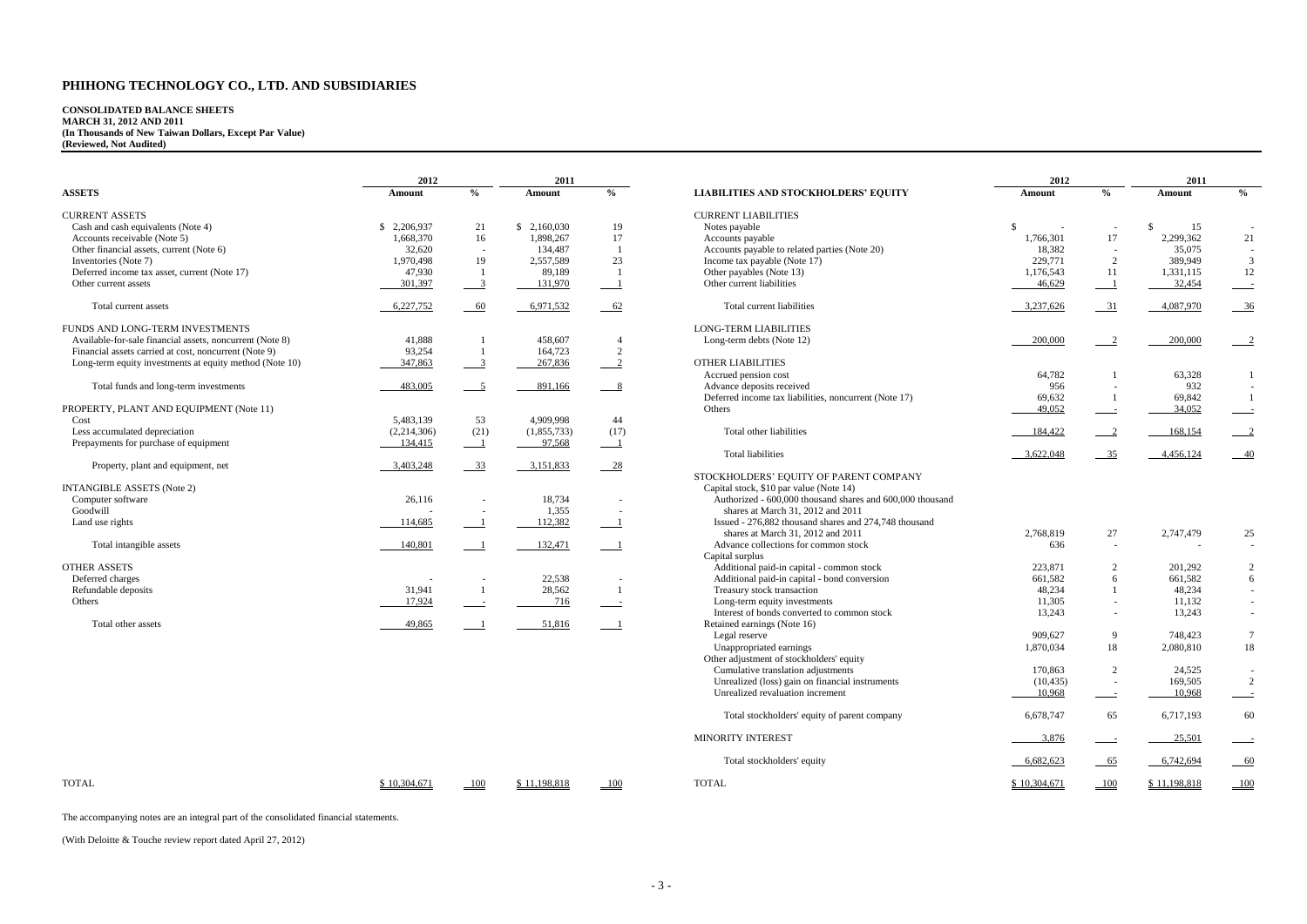### **CONSOLIDATED STATEMENTS OF INCOME THREE MONTHS ENDED MARCH 31, 2012 AND 2011 (In Thousands of New Taiwan Dollars, Except Earnings Per Share) (Reviewed, Not Audited)**

|                                                                                                                                                     | 2012                              |                | 2011                               |                          |  |  |
|-----------------------------------------------------------------------------------------------------------------------------------------------------|-----------------------------------|----------------|------------------------------------|--------------------------|--|--|
|                                                                                                                                                     | <b>Amount</b>                     | $\frac{0}{0}$  | <b>Amount</b>                      | $\frac{0}{0}$            |  |  |
| <b>GROSS SALES AND REVENUES</b>                                                                                                                     | 2,650,416<br>\$                   | 100            | \$3,738,959                        | 100                      |  |  |
| LESS SALES RETURNS AND ALLOWANCES                                                                                                                   | (843)                             |                | (2,891)                            |                          |  |  |
| NET SALES AND REVENUES                                                                                                                              | 2,649,573                         | 100            | 3,736,068                          | 100                      |  |  |
| COST OF GOODS SOLD                                                                                                                                  | 2,079,743                         | 79             | 2,690,962                          | 72                       |  |  |
| <b>GROSS PROFIT</b>                                                                                                                                 | 569,830                           | 21             | 1,045,106                          | 28                       |  |  |
| OPERATING EXPENSES<br>Sales and marketing<br>General and administration<br>Research and development                                                 | 199,558<br>137,011<br>116,512     | 8<br>5<br>4    | 210,039<br>160,700<br>151,912      | 6<br>4<br>$\overline{4}$ |  |  |
| Total operating expenses                                                                                                                            | 453,081                           | 17             | 522,651                            | 14                       |  |  |
| <b>INCOME FROM OPERATIONS</b>                                                                                                                       | 116,749                           | $\overline{4}$ | 522,455                            | 14                       |  |  |
| NONOPERATING INCOME AND GAINS<br>Interest income<br>Investment income recognized under equity method,                                               | 4,481                             |                | 2,160                              |                          |  |  |
| net (Note $10$ )<br>Gain on disposal of investment<br>Foreign exchange gains, net<br>Others                                                         | 2,351<br>34,031                   |                | 8,389<br>23,828<br>7,400<br>18,989 | 1                        |  |  |
| Total nonoperating income and gains                                                                                                                 | 40,863                            | 1              | 60,766                             | 1                        |  |  |
| NONOPERATING EXPENSES AND LOSSES<br>Interest expense<br>Investment loss recognized under equity method, net<br>Foreign exchange loss, net<br>Others | 1,058<br>1,516<br>57,538<br>3,169 |                | 931<br>2,075<br>3,787              |                          |  |  |
| Total nonoperating expenses and losses                                                                                                              | 63,281                            | $\overline{2}$ | 6,793                              |                          |  |  |
| <b>INCOME BEFORE INCOME TAX</b>                                                                                                                     | 94,331                            | 3              | 576,428                            | 15                       |  |  |
| <b>INCOME TAX EXPENSE (Note 17)</b>                                                                                                                 | (57, 426)                         | (2)            | (122, 045)                         | (3)                      |  |  |
| CONSOLIDATED NET INCOME                                                                                                                             | 36,905<br>S                       |                | 454,383                            | <u>12</u><br>(Continued) |  |  |

(Continued)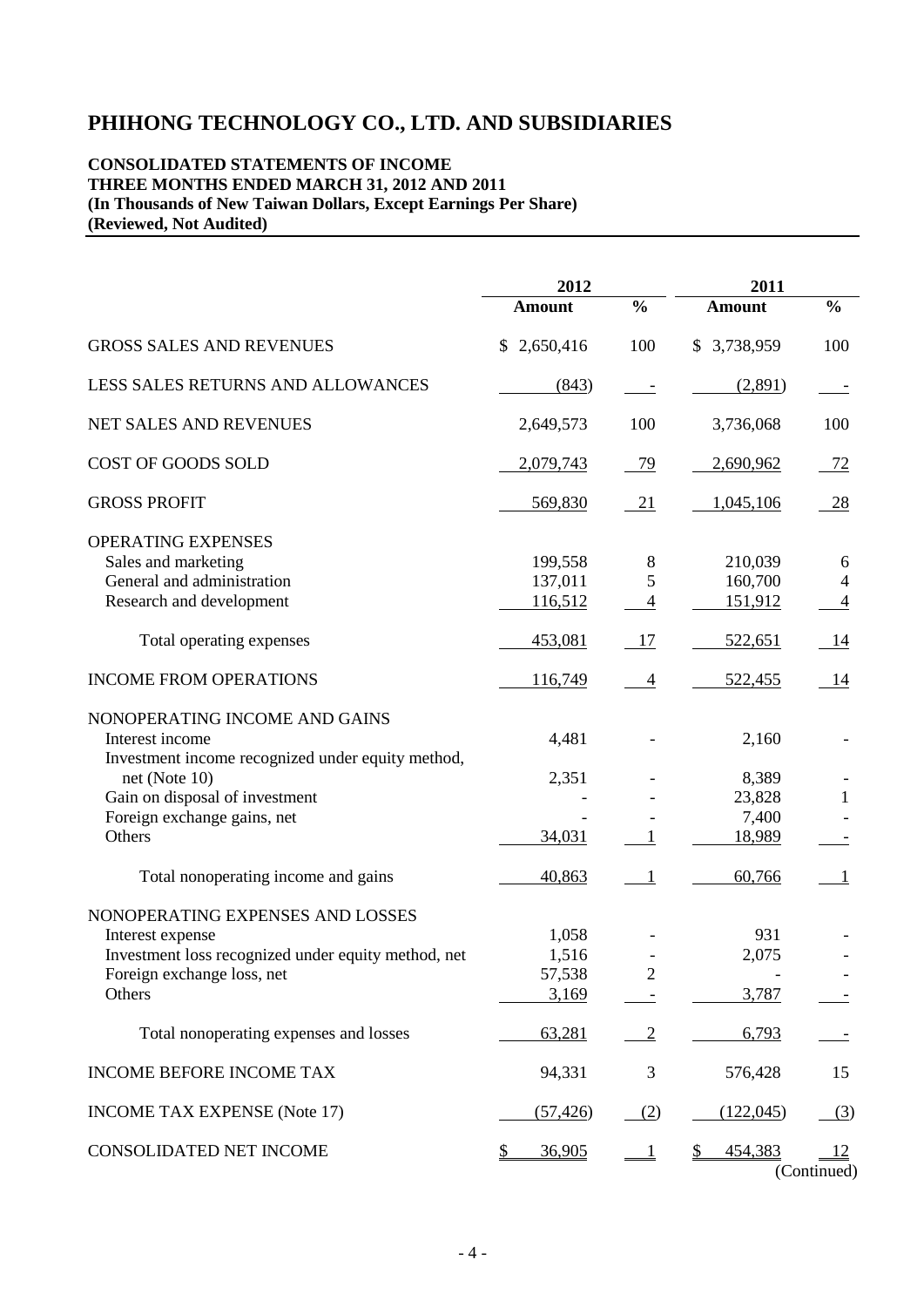### **CONSOLIDATED STATEMENTS OF INCOME THREE MONTHS ENDED MARCH 31, 2012 AND 2011 (In Thousands of New Taiwan Dollars, Except Earnings Per Share) (Reviewed, Not Audited)**

|                                                                                                                                        | 2012                                         |                                             |                                              | 2011                                 |
|----------------------------------------------------------------------------------------------------------------------------------------|----------------------------------------------|---------------------------------------------|----------------------------------------------|--------------------------------------|
|                                                                                                                                        | <b>Amount</b>                                | $\frac{0}{0}$                               | <b>Amount</b>                                | $\frac{0}{0}$                        |
| <b>ATTRIBUTED TO</b><br>Parent company's stockholders                                                                                  | \$<br>41,672                                 | 1                                           | $\mathbb{S}$<br>459,118                      | 12                                   |
| Minority interest                                                                                                                      | (4,767)                                      |                                             | (4,735)                                      |                                      |
|                                                                                                                                        | 36,905                                       |                                             | 454,383                                      | <sup>12</sup>                        |
|                                                                                                                                        | 2012                                         |                                             |                                              | 2011                                 |
|                                                                                                                                        | <b>Before</b><br><b>Income</b><br><b>Tax</b> | <b>After</b><br><b>Income</b><br><b>Tax</b> | <b>Before</b><br><b>Income</b><br><b>Tax</b> | <b>After</b><br>Income<br><b>Tax</b> |
| <b>BASIC EARNINGS PER SHARE (Note 18)</b><br>Included income for minority interest<br>Attributed to shareholders of the parent company | 0.34                                         | 0.13<br>0.15                                | \$2.10                                       | <u>1.66</u><br>1.67                  |
| DILUTED EARNINGS PER SHARE (Note 18)<br>Included income for minority interest<br>Attributed to shareholders of the parent company      | 0.34                                         | 0.13<br>0.15                                | 2.06                                         | .62<br>.64                           |

The accompanying notes are an integral part of the consolidated financial statements.

(With Deloitte & Touche review report dated April 27, 2012) (Concluded)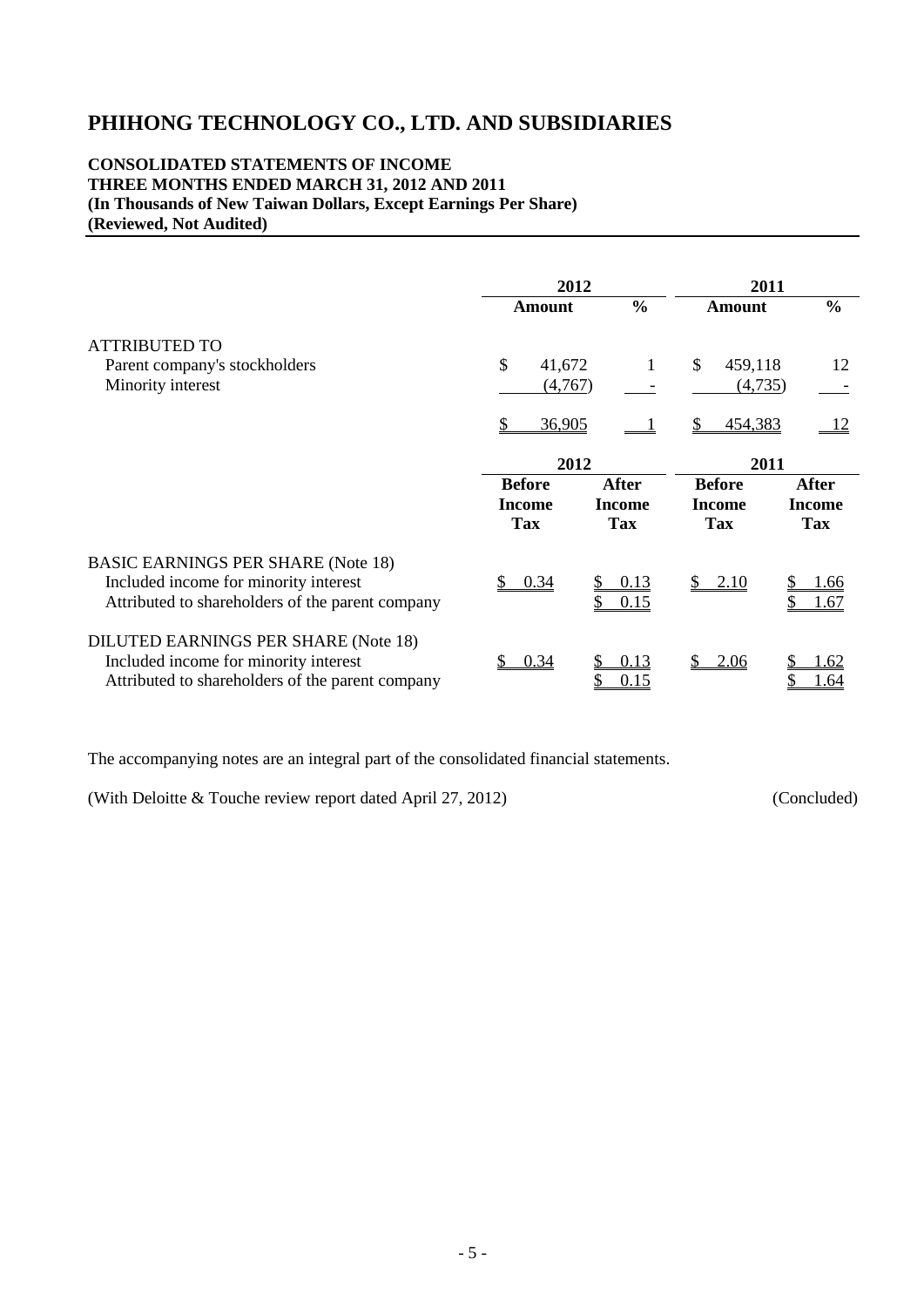**CONSOLIDATED STATEMENTS OF CHANGES IN STOCKHOLDERS' EQUITY THREE MONTHS ENDED MARCH 31, 2012 AND 2011 (In Thousands of New Taiwan Dollars) (Reviewed, Not Audited)**

|                                                                                      |                     | <b>Capital Stock</b>                                               |                                                                |                                                              | <b>Capital Surplus</b>                                |                                           |                                                                           |                      |                                                               |                                                               | <b>Other Items of Stockholders' Equity</b>                      |                                                      |                                    |                          |
|--------------------------------------------------------------------------------------|---------------------|--------------------------------------------------------------------|----------------------------------------------------------------|--------------------------------------------------------------|-------------------------------------------------------|-------------------------------------------|---------------------------------------------------------------------------|----------------------|---------------------------------------------------------------|---------------------------------------------------------------|-----------------------------------------------------------------|------------------------------------------------------|------------------------------------|--------------------------|
|                                                                                      | <b>Common Stock</b> | <b>Advance</b><br><b>Collections</b><br>for Common<br><b>Stock</b> | <b>Additional</b><br>Paid-in<br>Capital<br><b>Common Stock</b> | <b>Additional</b><br>Paid-in<br>Capital - Bond<br>Conversion | <b>Treasury</b><br><b>Stock</b><br><b>Transaction</b> | Long-term<br>Equity<br><b>Investments</b> | Interest of<br><b>Bonds</b><br><b>Converted to</b><br><b>Common Stock</b> | <b>Legal Reserve</b> | <b>Retained Earnings</b><br>Unappropriated<br><b>Earnings</b> | <b>Cumulative</b><br><b>Translation</b><br><b>Adjustments</b> | Unrealized<br>Gain (Loss) on<br>Financial<br><b>Instruments</b> | <b>Unrealized</b><br>Revaluation<br><b>Increment</b> | <b>Minority</b><br><b>Interest</b> | <b>Total</b>             |
| <b>BALANCE, JANUARY 1, 2012</b>                                                      | \$2,749,329         | \$<br>16,154                                                       | \$203,406                                                      | \$ 661,582                                                   | 48,234<br>$\mathbb{S}^-$                              | 11,305<br><sup>S</sup>                    | 13,243<br>$\mathbb{S}$                                                    | \$909,627            | \$1,828,362                                                   | \$250,296                                                     | (22,304)                                                        | 10,968<br>\$                                         | $\mathbb{S}$<br>9,643              | \$6,689,845              |
| Translation adjustments on long-term                                                 |                     |                                                                    |                                                                |                                                              |                                                       |                                           |                                                                           |                      |                                                               |                                                               |                                                                 |                                                      |                                    |                          |
| equity investments                                                                   |                     |                                                                    |                                                                |                                                              |                                                       |                                           |                                                                           |                      |                                                               | (79, 433)                                                     |                                                                 |                                                      |                                    | (79, 433)                |
| Recognized unrealized gain on<br>financial instruments of investees                  |                     |                                                                    |                                                                |                                                              |                                                       |                                           |                                                                           |                      |                                                               |                                                               | 3,338                                                           |                                                      |                                    | 3,338                    |
| Unrealized gain on available-for-sale<br>financial instruments                       |                     |                                                                    |                                                                |                                                              |                                                       |                                           |                                                                           |                      |                                                               |                                                               | 8,531                                                           |                                                      |                                    | 8,531                    |
| Advance collections for common<br>stock transferred to capital stock<br>(Note $14$ ) | 7,880               | (16, 154)                                                          | 8,274                                                          |                                                              |                                                       |                                           |                                                                           |                      |                                                               |                                                               |                                                                 |                                                      |                                    |                          |
| Employee stock options (Note 14)                                                     | 11,610              | 636                                                                | 12,191                                                         |                                                              |                                                       |                                           |                                                                           |                      |                                                               |                                                               |                                                                 |                                                      |                                    | 24,437                   |
| Changes of minority interest                                                         |                     |                                                                    |                                                                |                                                              |                                                       |                                           |                                                                           |                      |                                                               |                                                               |                                                                 |                                                      | (1,000)                            | (1,000)                  |
| Consolidated net income for the three<br>months ended March 31, 2012                 |                     |                                                                    |                                                                |                                                              |                                                       |                                           |                                                                           |                      | 41,672                                                        |                                                               |                                                                 |                                                      | (4,767)                            | 36,905                   |
| BALANCE, MARCH 31, 2012                                                              | \$2,768,819         | 636<br>S                                                           | 223,871                                                        | \$661,582                                                    | 48,234<br>\$                                          | 11,305                                    | \$13,243                                                                  | \$909,627            | \$1,870,034                                                   | \$170,863                                                     | (10, 435)                                                       | 10,968<br>\$                                         | 3,876<br>$\mathbb{S}$              | \$6,682,623              |
| BALANCE, JANUARY 1, 2011                                                             | \$2,725,939         | 17,520<br>$\mathbb{S}$                                             | \$175,659                                                      | \$ 661,582                                                   | 48,234<br>\$                                          | 11,132<br>\$                              | $\mathbb{S}$<br>13,243                                                    | \$748,423            | \$1,621,692                                                   | (27,030)                                                      | \$ 185,552                                                      | 10,968<br>\$                                         | $\mathbb{S}$<br>29,898             | \$6,222,812              |
| Translation adjustments on long-term<br>equity investments                           |                     |                                                                    |                                                                |                                                              |                                                       |                                           |                                                                           |                      |                                                               | 51,555                                                        |                                                                 |                                                      |                                    | 51,555                   |
| Recognized unrealized gain on<br>financial instruments of investees                  |                     |                                                                    |                                                                |                                                              |                                                       |                                           |                                                                           |                      |                                                               |                                                               | 9,815                                                           |                                                      |                                    | 9,815                    |
| Unrealized loss on available-for-sale<br>financial assets                            |                     |                                                                    |                                                                |                                                              |                                                       |                                           |                                                                           |                      |                                                               |                                                               | (25, 862)                                                       |                                                      |                                    | (25, 862)                |
| Advance collections for common<br>stock transferred to capital stock<br>(Note $14$ ) | 8,000               | (17,520)                                                           | 9,520                                                          |                                                              |                                                       |                                           |                                                                           |                      |                                                               |                                                               |                                                                 |                                                      |                                    | $\overline{\phantom{a}}$ |
| Employee stock options (Note 14)                                                     | 13,540              | $\sim$                                                             | 16,113                                                         |                                                              |                                                       |                                           |                                                                           |                      |                                                               |                                                               |                                                                 |                                                      | $\overline{\phantom{a}}$           | 29,653                   |
| Changes of minority interest                                                         |                     |                                                                    |                                                                |                                                              |                                                       |                                           |                                                                           |                      |                                                               |                                                               |                                                                 |                                                      | 338                                | 338                      |
| Consolidated net income for the three<br>months ended March 31, 2011                 |                     |                                                                    |                                                                |                                                              |                                                       |                                           |                                                                           |                      | 459,118                                                       |                                                               |                                                                 |                                                      | (4,735)                            | 454,383                  |
| BALANCE, MARCH 31, 2011                                                              | \$2,747,479         |                                                                    | \$201,292                                                      | \$661,582                                                    | \$48,234                                              | $\frac{$11,132}$                          | $\frac{$13,243}{}$                                                        | \$748,423            | \$2,080,810                                                   | $\frac{$24,525}{}$                                            | \$169,505                                                       | 10,968<br>$\mathbb{S}^-$                             | $\frac{$25,501}{}$                 | \$6,742,694              |

The accompanying notes are an integral part of the consolidated financial statements.

(With Deloitte & Touche review report dated April 27, 2012)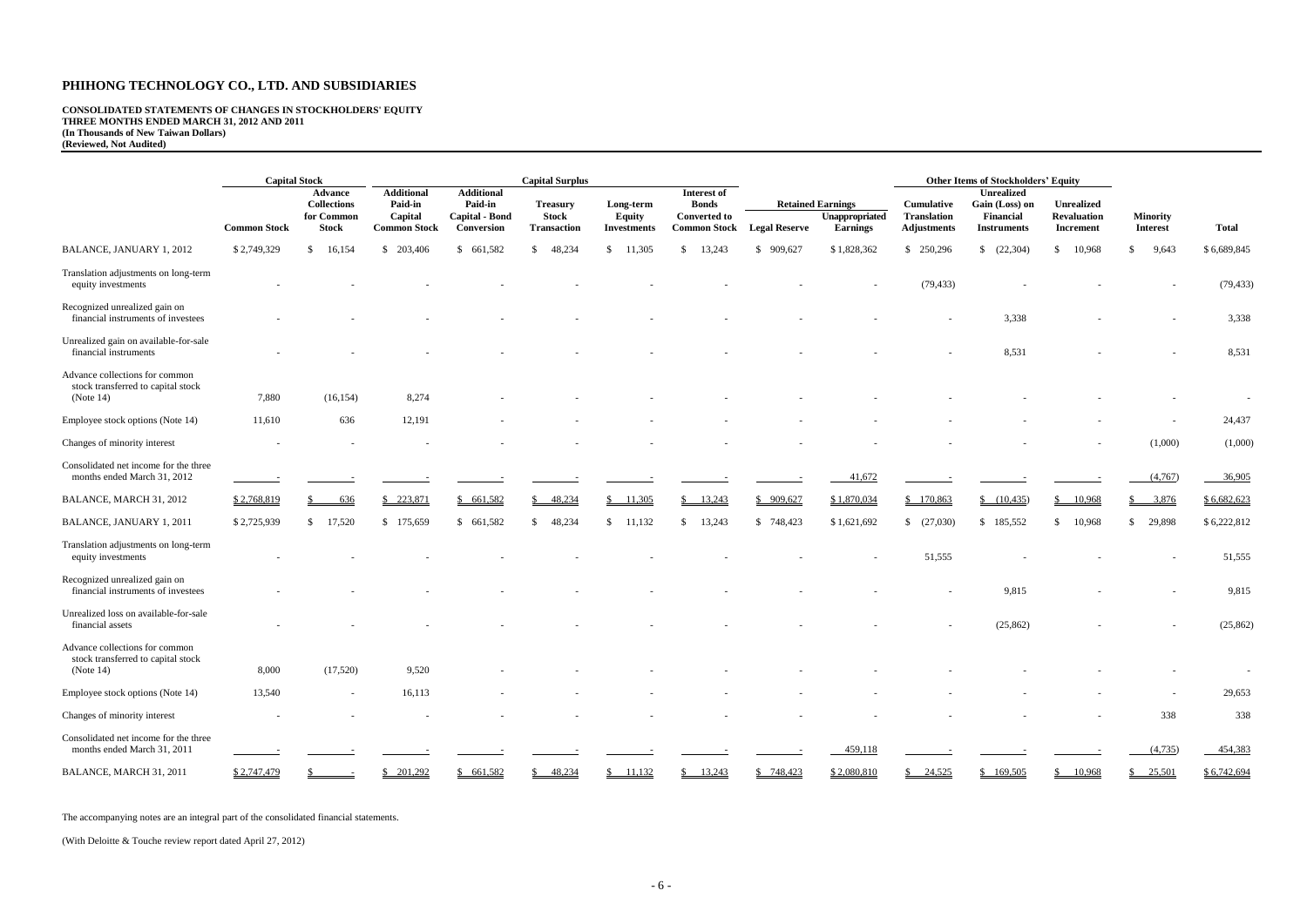### **CONSOLIDATED STATEMENTS OF CASH FLOWS THREE MONTHS ENDED MARCH 31, 2012 AND 2011 (In Thousands of New Taiwan Dollars) (Reviewed, Not Audited)**

|                                                                        | 2012         | 2011          |
|------------------------------------------------------------------------|--------------|---------------|
| CASH FLOWS FROM OPERATING ACTIVITIES                                   |              |               |
| Consolidated net income                                                | \$<br>36,905 | \$<br>454,383 |
| Adjustments to reconcile consolidated net income to net cash provided  |              |               |
| by operating activities                                                |              |               |
| Depreciation and amortization                                          | 122,314      | 95,671        |
| Recovery from loss on doubtful accounts                                | (15)         | (707)         |
| Investment income recognized under the equity method                   | (2,351)      | (8,389)       |
| Net loss on disposal of property, plant and equipment                  | 1,516        | 2,075         |
| Cash dividends received from equity method investees                   | 13,429       | 9,832         |
| Proceeds from disposal of available-for-sale financial instruments     |              | (23, 828)     |
| Net changes in operating assets and liabilities                        |              |               |
| Accounts receivable                                                    | 267,753      | (85, 892)     |
| Other financial assets, current                                        | 52,664       | 92,747        |
| Inventories                                                            | 109,502      | (68, 441)     |
| Deferred income tax asset, current                                     | 7,930        | 26,961        |
| Other current assets                                                   | (82,279)     | (20, 248)     |
| Other assets                                                           | 382          | (13)          |
| Notes payable                                                          |              | (8)           |
| Accounts payable                                                       | (262, 396)   | (92, 471)     |
| Accounts payable to related parties                                    | (35,936)     | 35,070        |
| Income tax payable                                                     | 25,139       | 17,053        |
| Other payables                                                         | (29,909)     | (54, 918)     |
| Other current liabilities                                              | (19,696)     | (9,338)       |
| Deferred income tax liability, noncurrent                              | (30)         | (100)         |
| Reserve for retirement plan                                            | 134          | 443           |
| Net cash provided by operating activities                              | 205,056      | 369,882       |
| CASH FLOWS FROM INVESTING ACTIVITIES                                   |              |               |
| Proceeds from disposal of available-for-sale financial assets, current |              | 29,660        |
| Acquisition of property, plant and equipment                           | (121, 549)   | (167, 367)    |
| Acquisition of intangible assets                                       |              | (49)          |
| Proceeds from disposal of property, plant and equipment                |              | 250           |
| Decrease in refundable deposits                                        | 497          | 294           |
| Increase in deferred charges                                           |              | (4,797)       |
| Increase in computer software                                          | (4,380)      | (474)         |
| Net cash used in investing activities                                  | (125, 432)   | (142, 483)    |
| CASH FLOWS FROM FINANCING ACTIVITIES                                   |              |               |
| Employee stock options                                                 | 24,437       | 29,653        |
| Decrease in advance deposits received                                  | (172)        | (515)         |
| Increase in minority interest                                          | (1,000)      | <u>338</u>    |
| Net cash provided by financing activities                              | 23,265       | 29,476        |
|                                                                        |              | (Continued)   |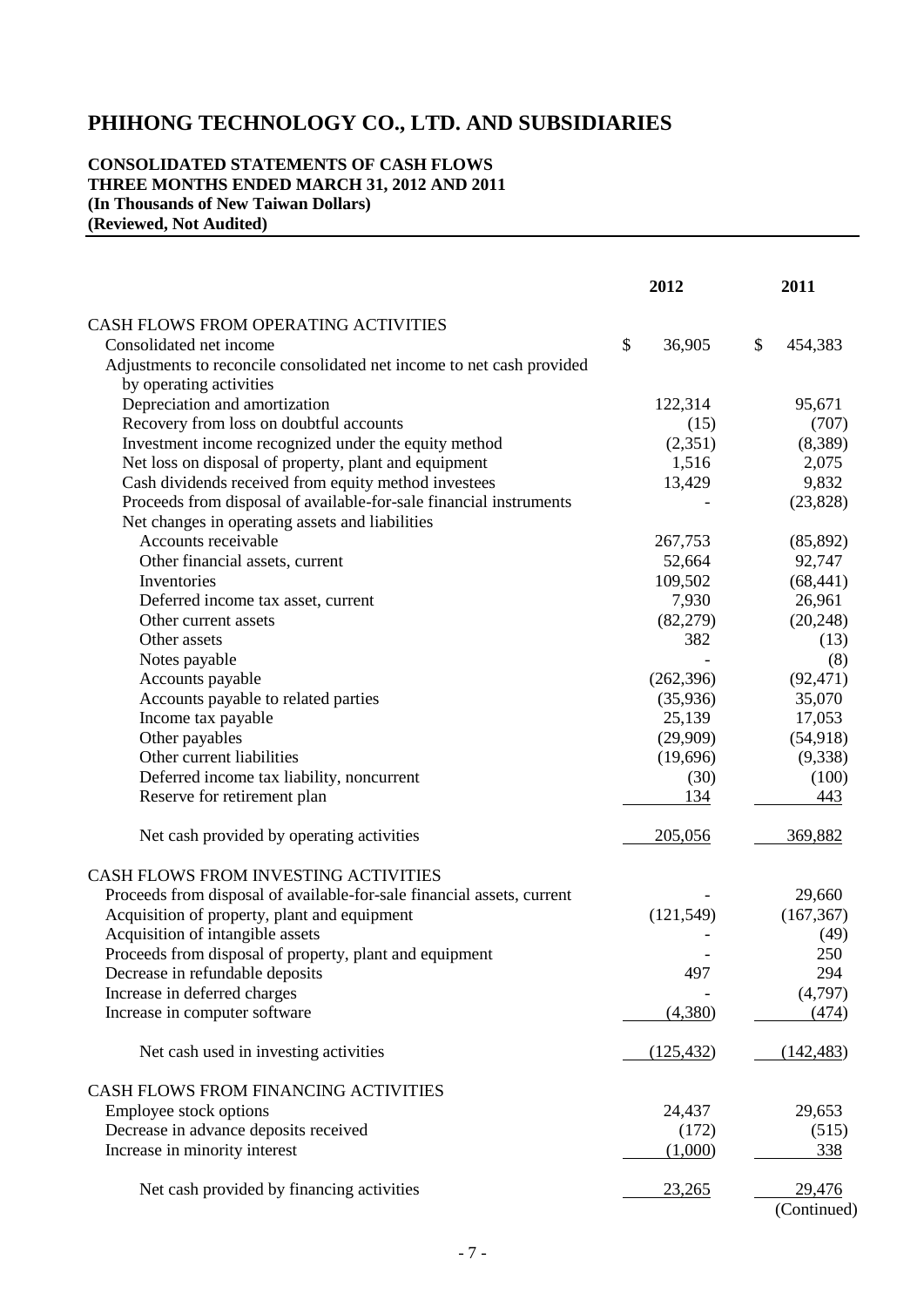### **CONSOLIDATED STATEMENTS OF CASH FLOWS THREE MONTHS ENDED MARCH 31, 2012 AND 2011 (In Thousands of New Taiwan Dollars) (Reviewed, Not Audited)**

|                                                                                                                                                                                                                                                                      | 2012                        | 2011                               |
|----------------------------------------------------------------------------------------------------------------------------------------------------------------------------------------------------------------------------------------------------------------------|-----------------------------|------------------------------------|
| EFFECT OF EXCHANGE RATE CHANGES                                                                                                                                                                                                                                      | \$<br>(15,338)              | \$<br>12,911                       |
| NET INCREASE IN CASH AND CASH EQUIVALENTS                                                                                                                                                                                                                            | 87,551                      | 269,786                            |
| CASH AND CASH EQUIVALENTS, BEGINNING OF PERIOD                                                                                                                                                                                                                       | 2,119,386                   | 1,890,244                          |
| CASH AND CASH EQUIVALENTS, END OF PERIOD                                                                                                                                                                                                                             | \$2,206,937                 | \$2,160,030                        |
| SUPPLEMENTAL DISCLOSURE OF CASH FLOW INFORMATION<br>Cash paid during the period<br>Interest (excluding interest capitalized)<br>Income tax                                                                                                                           | 1,058<br>24,386             | 703<br>\$<br>50,209                |
| NONCASH INVESTING AND FINANCING ACTIVITIES<br>Translation adjustments on foreign long-term equity investments<br>Recognized unrealized gain on financial instruments of investees<br>Change in unrealized gain (loss) on available-for-sale financial<br>instruments | (79, 433)<br>3,338<br>8,531 | 51,555<br>\$<br>9,815<br>(25, 862) |
| ACQUISITION OF PROPERTY, PLANT AND EQUIPMENT<br>Increase in property, plant and equipment acquired<br>Add payables for acquisition of property, plant and equipment,<br>beginning of period                                                                          | \$<br>121,635<br>256        | \$<br>168,658<br>1,352             |
| Less payables for acquisition of property, plant and equipment, end of<br>period<br>Cash paid for acquisition of property, plant and equipment                                                                                                                       | (342)<br>121,549            | (2, 643)<br>167,367                |

The accompanying notes are an integral part of the consolidated financial statements.

(With Deloitte & Touche review report dated April 27, 2012) (Concluded)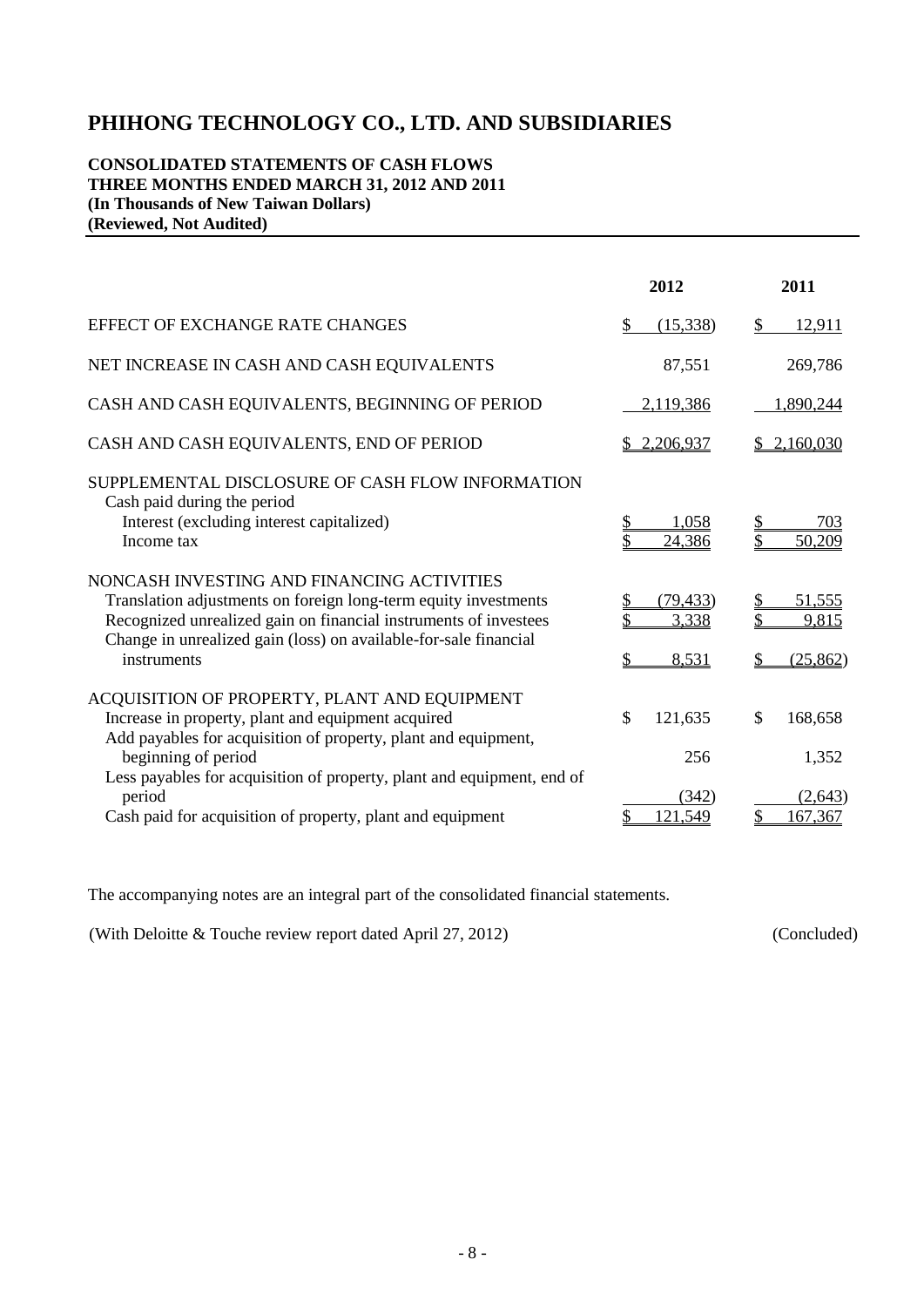#### **NOTES TO CONSOLIDATED FINANCIAL STATEMENTS THREE MONTHS ENDED MARCH 31, 2012 AND 2011 (In Thousands of New Taiwan Dollars, Except Per Share Data and Unless Stated Otherwise) (Reviewed, Not Audited)**

#### **1. ORGANIZATION AND OPERATIONS**

Phihong Technology Co., Ltd. ("Phihong"), which was formerly known as Phihong Enterprise Co., Ltd. was incorporated on December 12, 1972 under the laws of the Republic of China ("ROC"). Under a resolution approved in the stockholders' meeting in June 2003, Phihong changed its name to Phihong Technology Co., Ltd. Phihong primarily manufactures and sells AC/DC power adapters, charger bases, power supply modules, UPS (uninterruptible power supply) for computers, ballasts, etc.

In February 2000, Phihong was authorized to have its stocks traded on the over-the-counter (OTC) securities exchange in Taiwan. In September 2001, Phihong's stocks ceased to be OTC traded and Phihong later obtained authorization to have its stocks listed on the Taiwan Stock Exchange.

Besides Phihong, the consolidated financial statements included the following companies:

|                                    |                               | <b>Phihong and Its</b><br>Subsidiaries' |
|------------------------------------|-------------------------------|-----------------------------------------|
| <b>Name</b>                        | <b>Place of Incorporation</b> | <b>Ownership Percentage</b>             |
| Phihong International Corp.        | <b>British Virgin Islands</b> | 100.00                                  |
| Phitek International Co., Ltd.     | <b>British Virgin Islands</b> | 100.00                                  |
| Ascent Alliance Ltd.               | <b>British Virgin Islands</b> | 100.00                                  |
| Phihong USA Corp.                  | USA.                          | 100.00                                  |
| American Ballast Corp.             | USA.                          | 100.00                                  |
| Guang-Lai Investment Co., Ltd.     | Republic of China             | 100.00                                  |
| Phihong Technology Japan Co., Ltd. | Japan                         | 100.00                                  |

Phihong International Corp. (PHI), a 100% subsidiary of Phihong incorporated in the British Virgin Islands in 1996, sells power supplies as well as invests in its subsidiaries in China to manufacture various power supplies.

PHI's subsidiaries were as follows:

| <b>Name</b>                                                   | <b>Place of Incorporation</b>               | <b>Direct</b><br>Ownership<br>Percentage | <b>Primary Operations</b>                           |
|---------------------------------------------------------------|---------------------------------------------|------------------------------------------|-----------------------------------------------------|
| Phihong (Dongguan)<br>Electronics Co., Ltd.                   | Mainland China                              | 100.00                                   | Manufactures various power<br>supplies              |
| Phitek (Tianjin) Electronics Co., Mainland China<br>Ltd.      |                                             | 100.00                                   | Manufactures various power<br>supplies              |
| Phihong Electronics (Suzhou)<br>Co., Ltd.                     | Mainland China                              | 100.00                                   | Manufactures various power<br>supplies and ballasts |
| Value Dynamic Investment Ltd.<br>N-Lighten Technologies, Inc. | <b>British Virgin Islands</b><br><b>USA</b> | 100.00<br>58.45                          | Makes investments<br>Makes investments              |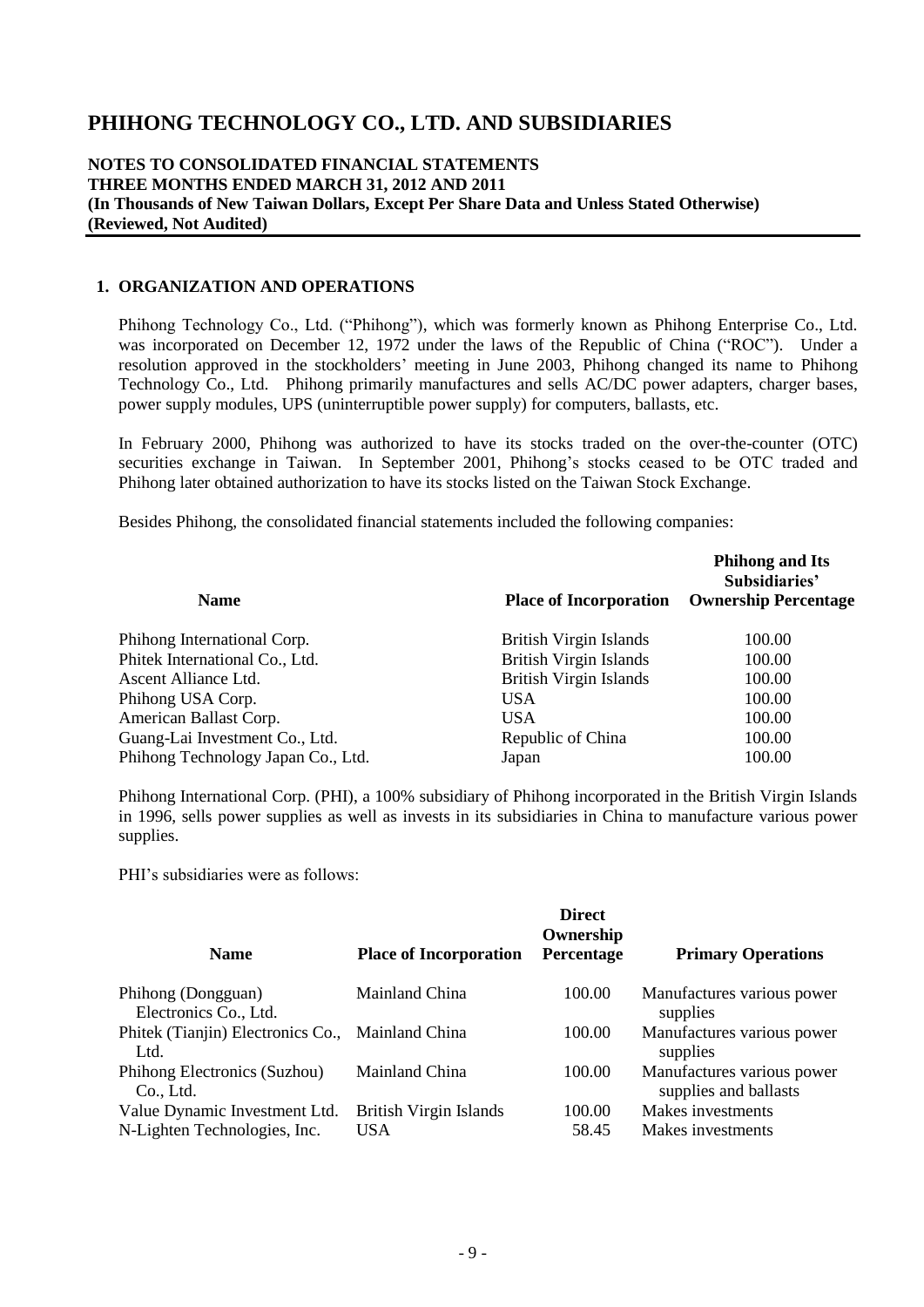Phihong acquired 78.23% ownership of N-Lighten Technologies, Inc. through PHI and Guang-Lai investment Co., Ltd. as of March 31, 2012.

Value Dynamic's subsidiary was as follows:

| <b>Name</b>                          | <b>Place of Incorporation</b> | <b>Direct</b><br>Ownership<br>Percentage | <b>Primary Operations</b>                 |
|--------------------------------------|-------------------------------|------------------------------------------|-------------------------------------------|
| Yanghong Lighting Trade Co.,<br>Ltd. | Mainland China                | 100.00                                   | Manufactures various lighting<br>supplies |

Phitek International Co., Ltd. (PHK), a 100% subsidiary of Phihong incorporated in the British Virgin Islands in 1999, is an agent for selling power supplies as well as an investor in its subsidiary in China which manufactures various power supplies.

PHK's subsidiary was as follows:

|                                                            |                               | <b>Direct</b><br>Ownership |                                             |
|------------------------------------------------------------|-------------------------------|----------------------------|---------------------------------------------|
| <b>Name</b>                                                | <b>Place of Incorporation</b> | Percentage                 | <b>Primary Operations</b>                   |
| Dongguan Phitek Electronics<br>Co., Ltd.                   | Mainland China                | 100.00                     | Manufactures various power<br>supplies      |
| Suzhou Xin Phihong Electronics Mainland China<br>Co., Ltd. |                               | 10.12                      | Manufactures and sells lighting<br>supplies |

Suzhou Xin Phihong Electronics Co., Ltd., a subsidiary of PHK and Phihong Electronics (Suzhou) Co., Ltd. in China, manufactures and sells lighting supplies. PHK and Phihong Electronics (Suzhou) Co., Ltd. acquired 10.12% and 89.88% ownership of Suzhou Xin Phihong Electronics Co., Ltd., respectively.

Ascent Alliance Ltd. (PHQ), a 100% subsidiary of Phihong incorporated in the British Virgin Islands in 2004, is an agent for selling electronic materials as well as an investor in its subsidiary in China which manufactures various electronic materials.

PHQ's subsidiaries were as follows:

| <b>Name</b>                                       | <b>Place of Incorporation</b> | <b>Direct</b><br>Ownership<br>Percentage | <b>Primary Operations</b>                                              |
|---------------------------------------------------|-------------------------------|------------------------------------------|------------------------------------------------------------------------|
| Dongguan Shuang-Ying<br>Electronics Co., Ltd.     | Mainland China                | 100.00                                   | Manufactures and sells<br>electronic materials                         |
| Jin-Sheng-Hong (Jiangxi)<br>Electronics Co., Ltd. | Mainland China                | 100.00                                   | Manufactures and sells the<br>electronic materials and<br>transformers |

Phihong USA Corp. (PHA), a 100% subsidiary of Phihong incorporated in the USA in 1997, sells various power supplies.

American Ballast Corp. (PHAB), a 100% subsidiary of Phihong incorporated in the USA in 2004, sells various ballasts.

Guang-Lai Investment Co., Ltd. ("Guang-Lai"), was incorporated in Taiwan in October 2001, primarily engages in investments.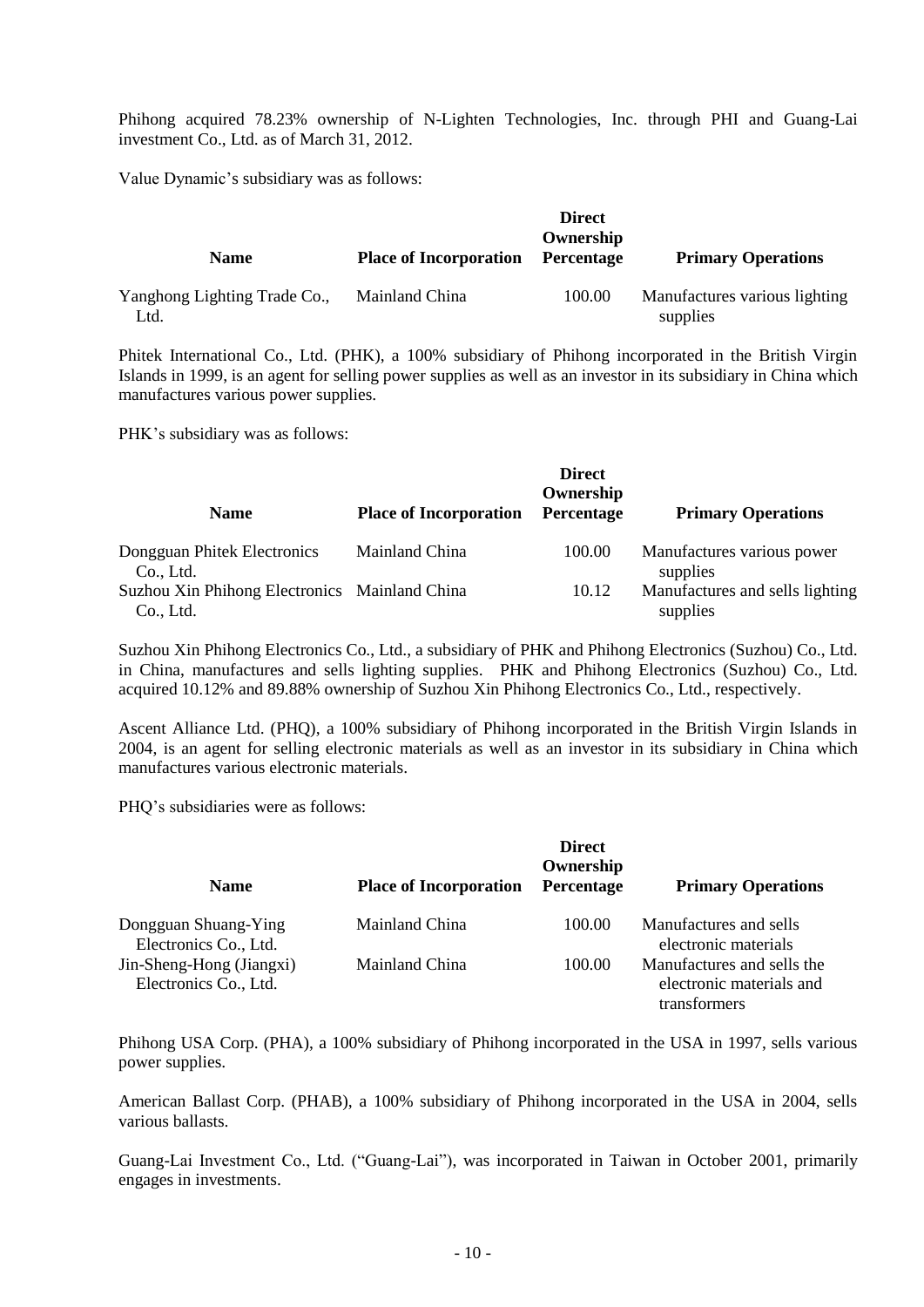Guang-Lai was holding 25.33% ownership interest of Ai-Hon Investment Co., Ltd. ("Ai-Hon"). Spring City Resort Co., Ltd. ("Spring City Resort") merged with Ai-Hon on December 31, 2011 and Spring City Resort is the surviving company.

N-Lighten Technologies' Inc., a subsidiary of PHI and Guang-Lai incorporated in the USA, invests in its subsidiary in China.

N-Lighten Technologies' subsidiary was as follows:

|                                                           |                                  | <b>Direct</b>           |                                         |
|-----------------------------------------------------------|----------------------------------|-------------------------|-----------------------------------------|
| <b>Name</b>                                               | <b>Place of</b><br>Incorporation | Ownership<br>Percentage | <b>Primary Operations</b>               |
| N-Lighten (Shanghai) Trading Inc.                         | Mainland China                   | 100.00                  | Develops, manufactures and              |
| (Formerly name N-Lighten)<br>(Shanghai) Technologies Inc. |                                  |                         | sells various equipment<br>and monitors |

Phihong Technology Japan Co., Ltd. ("PHJ") was incorporated in Japan in April 2010. It primarily engages in sales of power components.

Except PHJ's financial statements were based on its unreviewed financial statements as of and for the three months ended March 31, 2012 and 2011, the other financial statements were reviewed as of and for the three months ended March 31, 2012 and 2011.

Phihong and its subsidiaries (collectively, the "Company") had 9,472 and 11,123 employees as of March 31, 2012 and 2011, respectively.

#### **2. SUMMARY OF SIGNIFICANT ACCOUNTING POLICIES**

#### **Basis of Presentation**

The accompanying consolidated financial statements have been prepared in conformity with the Guidelines Governing the Preparation of Financial Reports by Securities Issuers, the Interpretation No. 0960064020 issued by Financial Supervisory Commission, Executive Yuan on November 15, 2007, and accounting principles generally accepted in the ROC. Except for the Note 3 to the consolidated financial statements, the adoption of the accounting policies by the consolidated financial statements for the three months ended March 31, 2012 and 2011 were same as the consolidated financial statements for the years ended December 31, 2011 and 2010, respectively.

#### **3. CHANGES IN ACCOUNTING PRINCIPLES**

#### **Accounting Treatment for the Financial Instruments**

On January 1, 2011, the Company adopted the newly revised Statement of Financial Accounting Standards (SFAS) No. 34, "Financial Instruments: Recognition and Measurement." The main revisions includes loans and receivables originated by the Company are now covered by SFAS No. 34. This accounting change did not have a significant effect on the Company's financial statements as of and for the period ended March 31, 2011.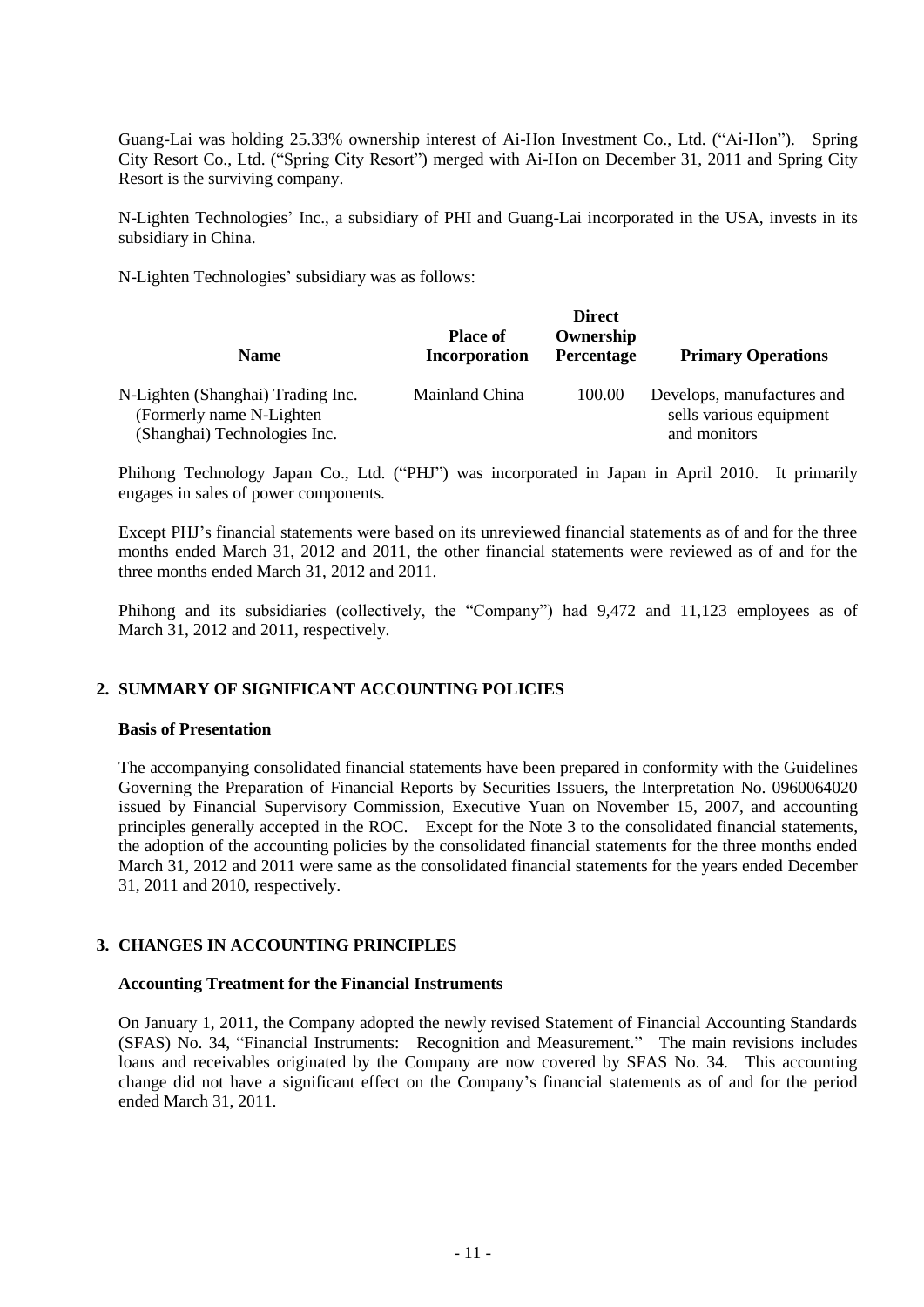#### **Operating Segments**

On January 1, 2011, the Company adopted the newly issued SFAS No. 41, "Operating Segments." The statement requires identification and disclosure of operating segments on the basis of how the Company's chief operating decision maker regularly reviews information in order to allocate resources and assess performance. This statement supersedes SFAS No. 20, "Segment Reporting." The Company conformed to the disclosure requirements as of and for the period ended March 31, 2012 and 2011.

# **4. CASH AND CASH EQUIVALENTS**

Cash and cash equivalents as of March 31, 2012 and 2011 were as follows:

|                                          | 2012        | 2011        |
|------------------------------------------|-------------|-------------|
| Cash on hand                             | \$<br>2,200 | 2,859<br>\$ |
| Checking accounts                        | 2,874       | 23,365      |
| Savings accounts                         | 105,025     | 143,290     |
| Foreign-currency deposits                | 1,195,083   | 1,283,631   |
| Time deposits                            | 103,500     | 124,721     |
| Marketable securities - short-term notes | 798,255     | 582,164     |
|                                          | 2,206,937   | 2,160,030   |

#### **5. ACCOUNTS RECEIVABLE**

Accounts receivable as of March 31, 2012 and 2011 were as follows:

|                                                             | 2012                    | 2011                     |
|-------------------------------------------------------------|-------------------------|--------------------------|
| Accounts receivable<br>Less allowance for doubtful accounts | \$1,719,912<br>(51.542) | \$1,947,599<br>(49, 332) |
|                                                             | 1.668.370               | 1.898.267                |

As of March 31, 2012 and 2011, accounts receivable of PHA in the amounts of \$440,632 thousand and \$910,156 thousand, respectively, had been pledged to secure long-term debts (the credit was not used as of March 31, 2012 and 2011, respectively). See Note 21 to the consolidated financial statements.

## **6. OTHER FINANCIAL ASSETS, CURRENT**

Other financial assets, current as of March 31, 2012 and 2011 were as follows:

|                             | 2012            | 2011             |
|-----------------------------|-----------------|------------------|
| Other receivables<br>Others | \$31,664<br>956 | \$134,119<br>368 |
|                             | 32,620          | 134,487          |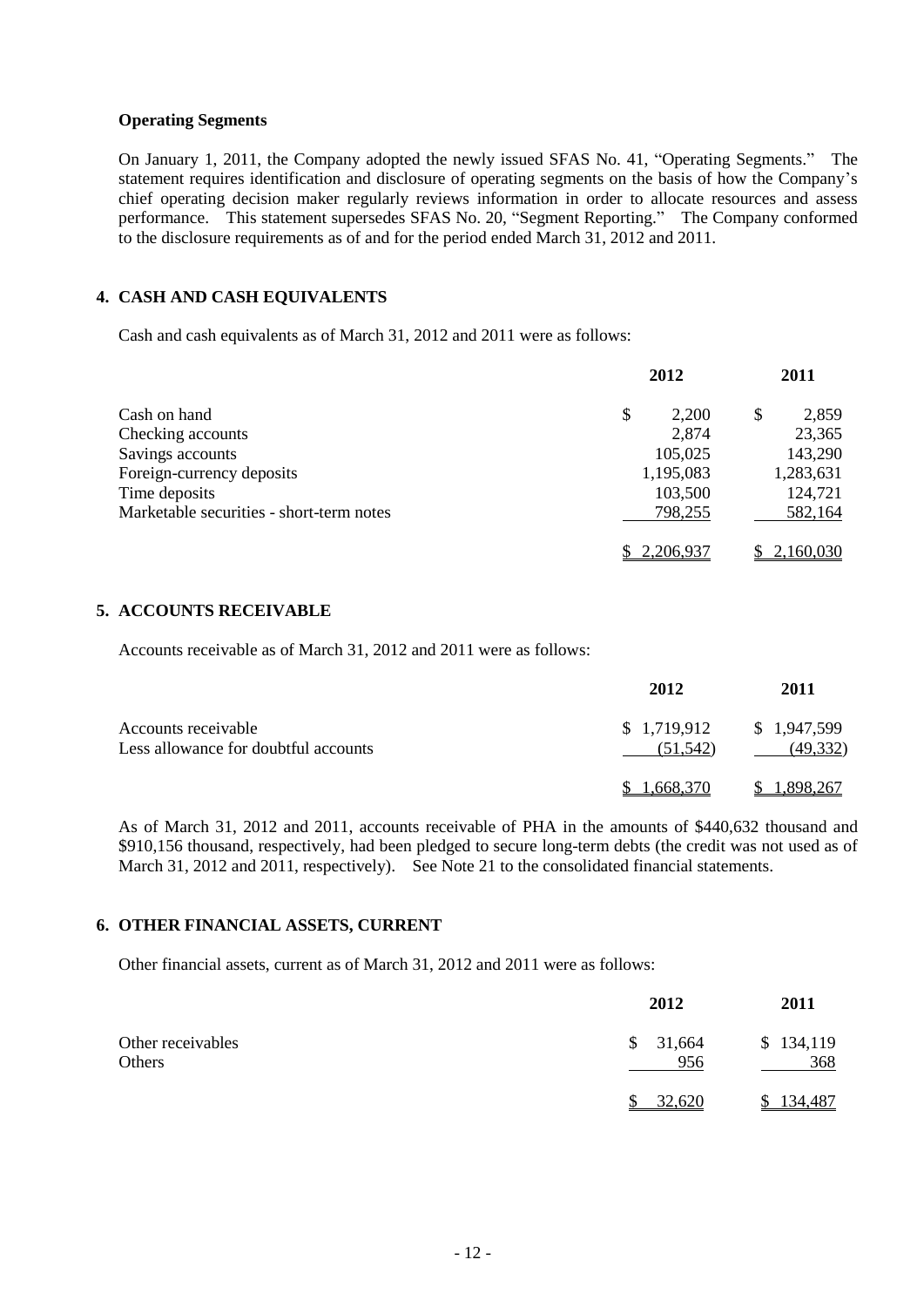### **7. INVENTORIES**

Inventories as of March 31, 2012 and 2011 were as follows:

|                 | 2012         | 2011        |
|-----------------|--------------|-------------|
| Raw materials   | 623,462<br>S | 830,375     |
| Work-in-process | 251,694      | 313,260     |
| Finished goods  | 303,562      | 262,389     |
| Merchandise     | 791,780      | 1,151,565   |
|                 | 1.970.498    | \$2,557,589 |

As of March 31, 2012 and 2011, allowance of inventory devaluation was \$266,594 thousand and \$130,009 thousand, respectively.

For the three months ended March 31, 2012 and 2011, the Company's cost of goods sold were \$2,079,743 thousand and \$2,690,962 thousand, respectively. Provision for inventory devaluation and obsolescence in the amount of \$4,616 thousand and \$8,987 thousand were included in the cost of goods sold for the three months ended March 31, 2012 and 2011, respectively.

As of March 31, 2012 and 2011, accounts receivable of PHA in the amounts of \$403,435 thousand and \$950,424 thousand, respectively, had been pledged to secure long-term debts (the credit was not used as of March 31, 2012 and 2011, respectively). See Note 21 to the consolidated financial statements.

#### **8. AVAILABLE-FOR-SALE FINANCIAL ASSETS**

Available-for-sales financial asset as of March 31, 2012 and 2011 were as follows:

|                                                                     | 2012          | 2011    |
|---------------------------------------------------------------------|---------------|---------|
| Hua Jung Component Co., Ltd<br>JK Yaming International Holding Ltd. | 41.888<br>SS. | 458.607 |
| Available-for-sale financial assets, noncurrent                     | 41.888        | 458.607 |

PHI sold all of its own shares of JK Yaming International Holdings Ltd. in May 2011. As a result, the gain on such disposal of investment in the amount of \$189,319 thousand was recorded as gain on disposal of investment for the six months ended June 30, 2011.

#### **9. FINANCIAL ASSETS CARRIED AT COST, NONCURRENT**

Financial assets carried at cost, noncurrent as of March 31, 2012 and 2011 were as follows:

|                                     | 2012   | 2011        |
|-------------------------------------|--------|-------------|
| Yong-Li Investment Ltd.             | 50,000 | 50,000      |
| Bao-Dian Venture Capital Co., Ltd.  | 30,000 | 30,000      |
| Yuan-Jing Venture Capital Co., Ltd. | 33,500 | 50,000      |
| TC-1 Culture Fund                   | 30,000 | 30,000      |
| Hui-Cheng Electronic Co., Ltd.      | 15.248 | 15.248      |
|                                     |        | (Continued) |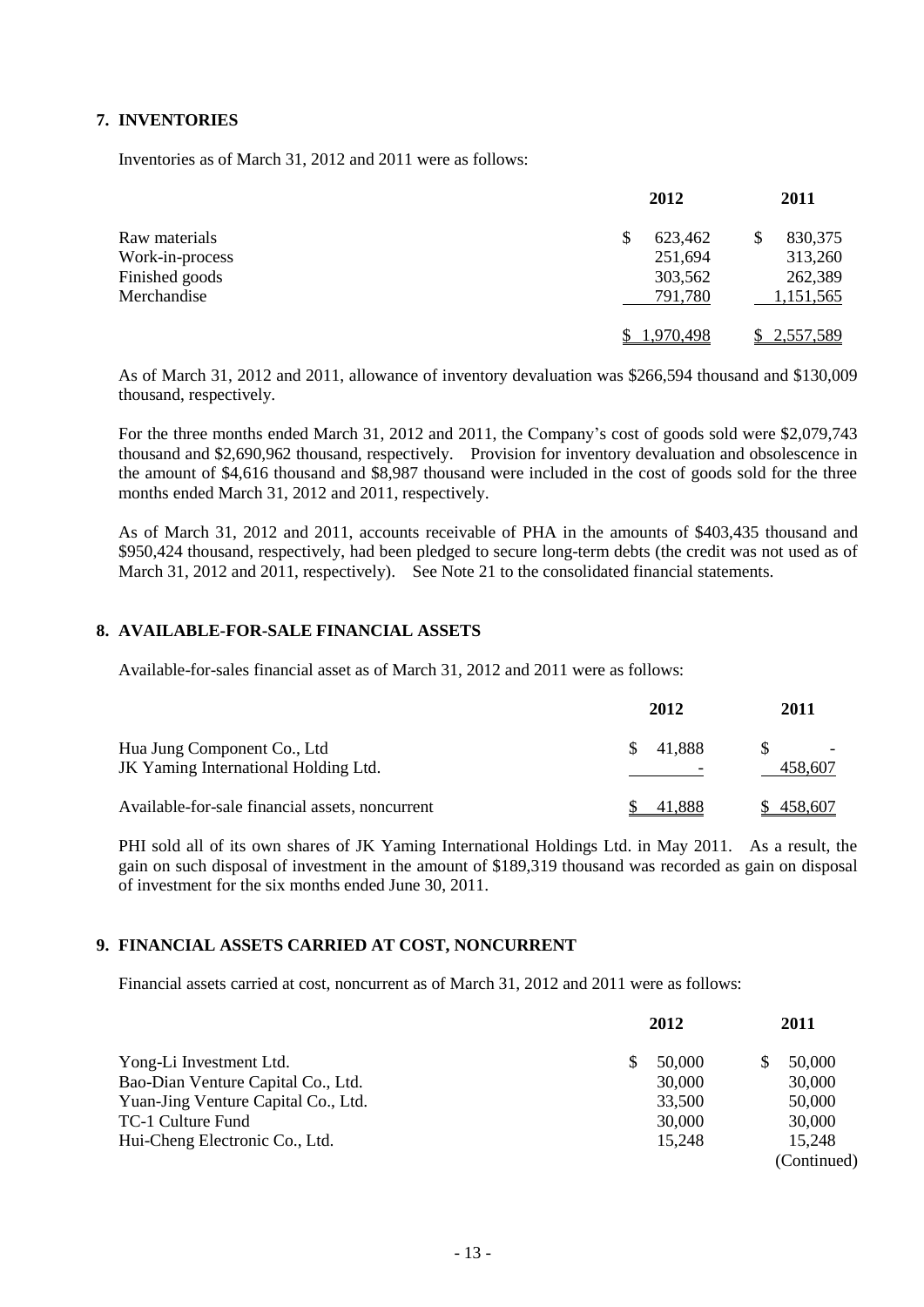|                                                                                               | 2012                                | 2011                          |
|-----------------------------------------------------------------------------------------------|-------------------------------------|-------------------------------|
| Asiatech Taiwan Venture Fund<br>Neo Pac Lighting Limited<br>Less: Accumulated impairment loss | S.<br>15,057<br>32,224<br>(112,775) | 15,057<br>32,224<br>(57, 806) |
|                                                                                               | 93.254                              | 164,723<br>(Concluded)        |

The stocks and other investments mentioned above do not have open pricing and reliable fair values, thus they are carried at cost. They are tested for impairment periodically.

Bao-Dian Venture Capital Co., Ltd., Yong-Li Investment Ltd., TC-1 Culture Fund, and NeoPac Lighting Limited have experienced continuous operating loss; thus, the Company recognized \$54,969 thousand impairment loss for the year ended December 31, 2011.

#### **10. LONG-TERM EQUITY INVESTMENTS**

Long-term equity investments as of March 31, 2012 and 2011 were as follows:

|                                    |                      | 2012              | 2011                    |                          |                         |
|------------------------------------|----------------------|-------------------|-------------------------|--------------------------|-------------------------|
|                                    | <b>Original Cost</b> | Carrying<br>Value | Ownership<br>Percentage | Carrying<br><b>Value</b> | Ownership<br>Percentage |
| Hao-Xuan Venture Capital Co., Ltd. | \$.<br>70.830        | 68,252<br>\$.     | 24.67                   | \$<br>98.762             | 24.67                   |
| Han-Yu Venture Capital C., Ltd.    | 100,000              | 97.603            | 22.22                   | 134,270                  | 22.22                   |
| Spring City Resort Co., Ltd.       | 190,000              | 34,652            | 25.33                   | 34,804                   | 25.33                   |
| Phihong PWM Brasil Ltda.           | 8,258                |                   | 60.00                   |                          | 60.00                   |
| First International Computer Do    |                      |                   |                         |                          |                         |
| Brasil Ltda.                       | 67,618               |                   | 33.85                   | -                        | 33.85                   |
| H&P Venture Capital Co., Ltd.      | 150,000              | 147,356           | 32.26                   |                          |                         |
|                                    | \$586,706            | \$ 347,863        |                         | 267,836                  |                         |

Long-term equity investment income (loss) for the three months ended March 31, 2012 and 2011 is summarized as follows:

|                                    | 2012        | 2011  |  |
|------------------------------------|-------------|-------|--|
| Hao-Xuan Venture Capital Co., Ltd. | (110)<br>S. | 908   |  |
| Han-Yu Venture Capital Co., Ltd.   | (1,310)     | 4,571 |  |
| Spring City Resort Co., Ltd.       | 3.945       | 2,910 |  |
| H&P Venture Capital Co., Ltd.      | (174)       |       |  |
|                                    | 2,351       | 8,389 |  |

Long-term equity investments accounted for under the equity method for the three months ended March 31, 2012 and 2011 were based on unreviewed financial statements.

Hao-Xuan Venture Capital Co., Ltd. (Hao-Xuan) was incorporated in May 2004 to engage in investing activities. It decreased and returned its capital in the amount of \$99,846 thousand in 2011; accordingly, its paid-in capital was \$287,154 thousand as of March 31, 2012.

Han-Yu Venture Capital Co., Ltd. ("Han-Yu") was incorporated in June 2004 to engage in investments. Its paid-in capital was \$450,000 thousand as of March 31, 2012.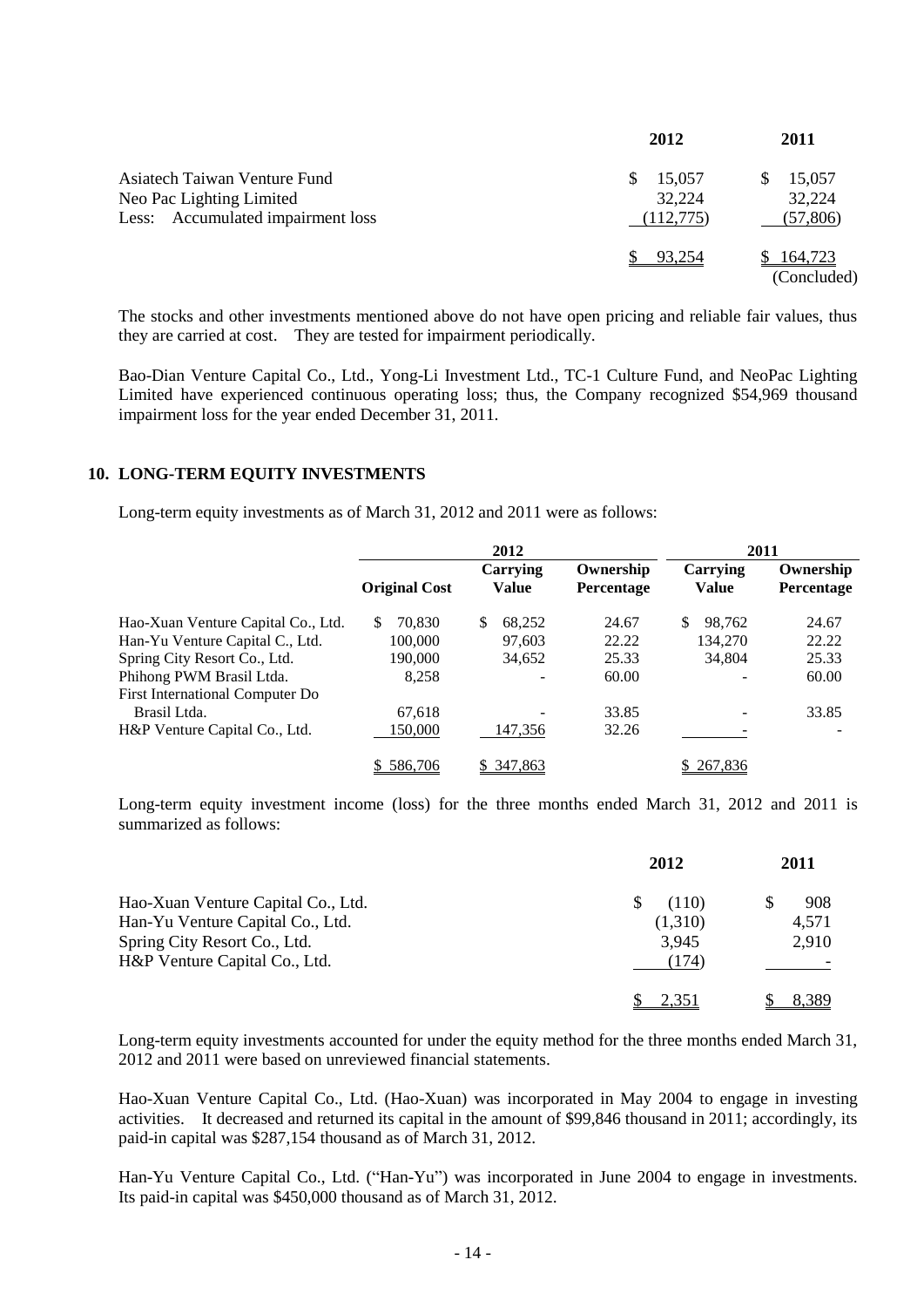Ai-Hon Investment Co., Ltd. ("Ai-Hon"), which was invested by Phihong, was primarily engaged in investment business. Spring City Resort Co., Ltd. ("Spring City Resort"), which was a wholly-owned subsidiary of Ai-Hon, was founded in 1975 and is primarily engaged in hotel, restaurant and bathroom services. Spring City Resort merged with Ai-Hon on December 31, 2011, Spring City Resort is the surviving company and its paid-in capital was \$112,000 thousand as of that date.

Phihong's investments in Brazil include 60% ownership interest of Phihong PWM Brasil Ltda. and 33.85% ownership interest of First International Computer Do Brasil Ltda. Additionally, Phihong PWM Brasil Ltda. also holds 21.15% ownership interest of First International Computer Do Brasil Ltda. The other 40% ownership interest of Phihong PWM Brasil Ltda. is held by the local management team. According to cooperation mode between the Company and the local management team and under Brazilian local laws, the Company has no controlling power over Phihong PWM Brasil Ltda. Because the recoverability of the investments in Phihong PWM Brasil Ltda. and First International Computer Do Brasil Ltda. is considered remote, the Company reduced the carrying value of both investments to zero.

H&P Venture Capital Investment Corp. was incorporated in May 2011. It primarily engages in investing activities. Its paid-in capital was \$465,000 thousand as of March 31, 2012.

#### **11. PROPERTY, PLANT AND EQUIPMENT**

Property, plant and equipment as of March 31, 2012 and 2011 were as follows:

|                                                                  | 2012 |           |    |                                           |    |                          | 2011 |                          |
|------------------------------------------------------------------|------|-----------|----|-------------------------------------------|----|--------------------------|------|--------------------------|
|                                                                  |      | Cost      |    | <b>Accumulated</b><br><b>Depreciation</b> |    | Carrying<br><b>Value</b> |      | Carrying<br><b>Value</b> |
| Land                                                             | \$   | 255,182   | \$ |                                           | \$ | 255,182                  | \$   | 169,925                  |
| Buildings and improvements                                       |      | 2,471,861 |    | 764,031                                   |    | 1,707,830                |      | 1,792,236                |
| Machinery and equipment                                          |      | 2,180,060 |    | 1,052,310                                 |    | 1,127,750                |      | 931,170                  |
| Transportation equipment                                         |      | 36,892    |    | 25,683                                    |    | 11,209                   |      | 15,306                   |
| Furniture, fixtures and office                                   |      |           |    |                                           |    |                          |      |                          |
| equipment                                                        |      | 279,142   |    | 222,733                                   |    | 56,409                   |      | 71,103                   |
| Other equipment                                                  |      | 260,002   |    | 149,549                                   |    | 110,453                  |      | 74,525                   |
| Construction in progress and<br>prepayments for purchase of land |      |           |    |                                           |    |                          |      |                          |
| and equipment                                                    |      | 134,415   |    |                                           |    | 134,415                  |      | 97,568                   |
|                                                                  |      | 5,617,554 |    | 2,214,306                                 |    | 3,403,248                | \$.  | 3,151,833                |

In March 2011, Phihong has purchased a parcel of land in the amount of \$85,136 in Yongkang Dist, Tainan City for factory.

As of March 31, 2012 and 2011, land and buildings and improvements of Phihong in the amount of \$279,682 thousand and \$288,460 thousand, respectively had been pledged to secure its bank loans. See Note 21 to the consolidated financial statements.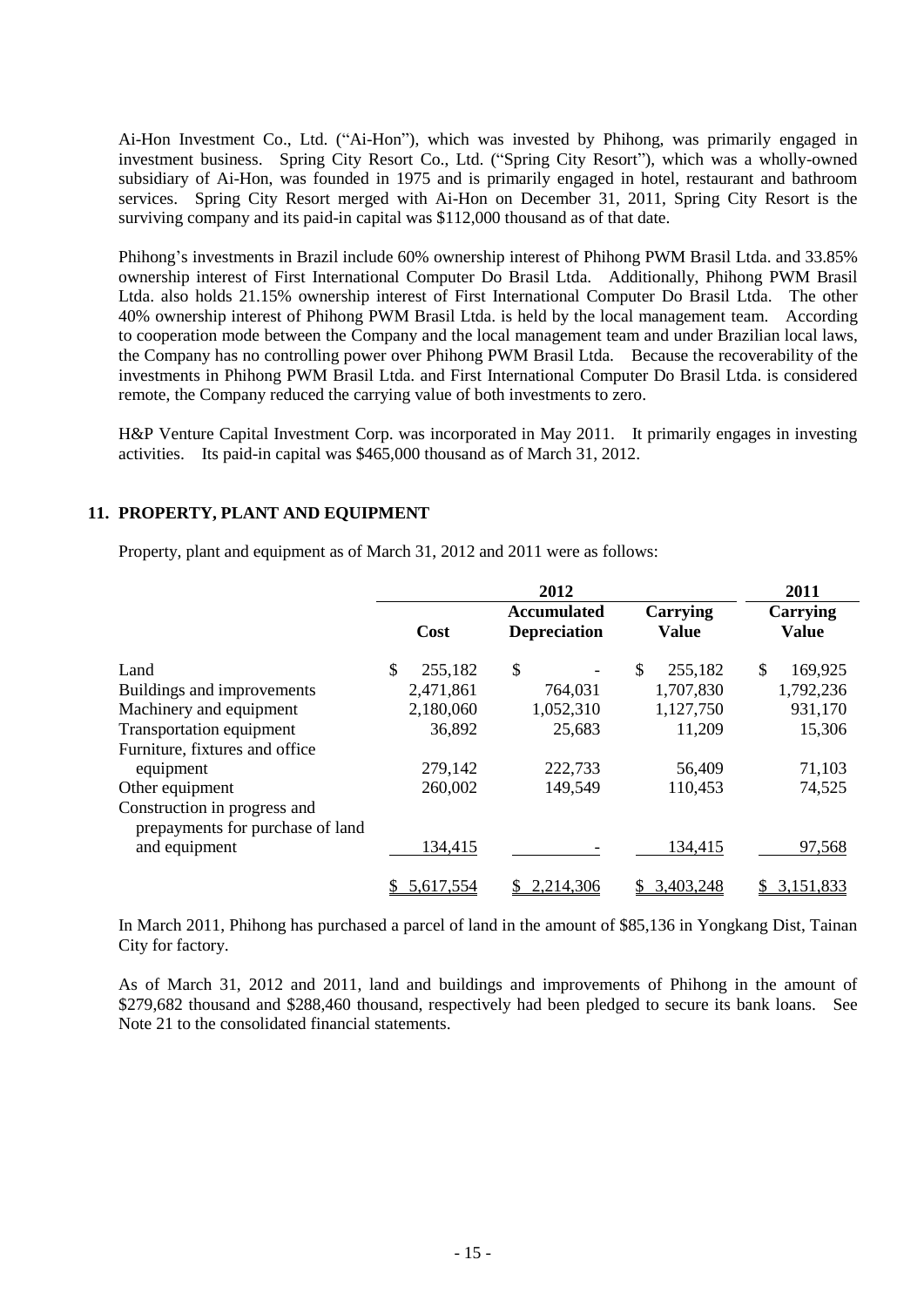#### **12. LONG-TERM DEBTS**

Long-term debts as of March 31, 2012 and 2011 were as follows:

|                                                              | 2012           | 2011    |
|--------------------------------------------------------------|----------------|---------|
| Hua Nan Bank                                                 |                |         |
| Middle-term secured loan. Repayable from December 29, 2011   |                |         |
| to December 29, 2013; interest rate was 1.37% on March 31,   |                |         |
| 2012. Interest is paid monthly. Interest is paid monthly and |                |         |
| principal is paid on December 29, 2013.                      | 200,000<br>\$. | S       |
| Hua Nan Bank                                                 |                |         |
| Middle-term secured loan. Repayable from September 30, 2010  |                |         |
| to September 30, 2017; interest rate was 1.40% on March 31,  |                |         |
| 2011. Interest is paid monthly. The principal is due in      |                |         |
| monthly installments commencing from September 30, 2012.     |                |         |
| Principal was fully repaid in December 2011.                 |                | 200,000 |
|                                                              | 200 00         | 200.000 |

For pledged properties and endorsements/guarantees, please see Notes 11, 20 and 21 to the consolidated financial statements.

## **13. OTHER PAYABLES**

|                  | 2012          | 2011             |
|------------------|---------------|------------------|
| Accrued expenses | 695,748<br>\$ | 772,401<br>S     |
| Bonus payable    | 264,119       | 373,527          |
| Salaries payable | 156,452       | 152,593          |
| Others           | 60,224        | 32,594           |
|                  | 1,176,543     | <u>1,331,115</u> |

## **14. CAPITAL STOCK**

|                        | <b>March 31</b> |                  |  |
|------------------------|-----------------|------------------|--|
|                        | 2012            | 2011             |  |
| Authorized capital     |                 |                  |  |
| Shares (in thousands)  | 600,000         | 600,000          |  |
| Par value (in dollars) |                 |                  |  |
| Capital                | 6,000,000       | 6,000,000        |  |
| Issued capital         |                 |                  |  |
| Shares (in thousands)  | 276,882         | 274,748          |  |
| Par value (in dollars) |                 |                  |  |
| Capital                | 2,768,819       | <u>2,747,479</u> |  |

As of January 1, 2012 the Company's outstanding capital amounted to \$2,749,329. The employee stock warrant holders exercised 1,161 thousand common shares at an exercise price of \$20.5, and exercised 788 thousand common shares for advance collections for capital stock transferred to capital stock between January 1, 2012 to March 31, 2012. As of March 31, 2012, the Company's outstanding capital amounted to \$2,768,819 thousand; divided into 276,882 thousand common shares with a par value of NT\$10.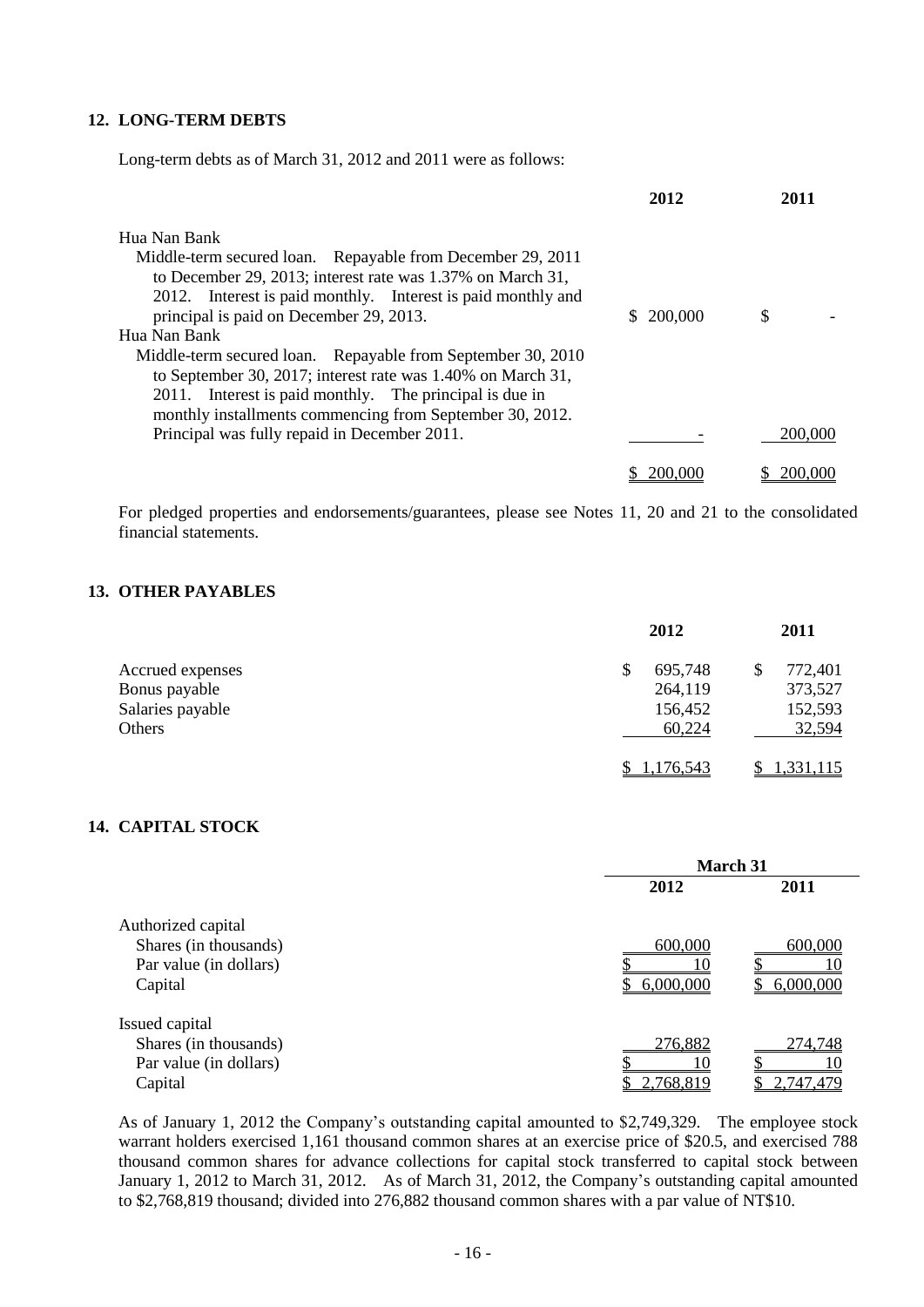The Company's outstanding capital amounted to \$2,725,939 thousand on January 1, 2011. The employee stock warrant holders exercised 1,354 thousand shares at an exercise price of \$21.90, and exercised 800 thousand common shares for advance collections for capital stock transferred to capital stock, between January 1, 2011 to March 31, 2011. As of March 31, 2011, the Company's outstanding capital amounted to \$2,747,479 thousand; divided into 274,748 thousand common shares with a par value of NT\$10.

As the registration procedures were still in process, the amounts of \$636 thousand were recorded as "advance collections for capital stock" as of March 31, 2012.

#### **15. EMPLOYEE STOCK OPTION PLANS**

At the November 23, 2007 meeting, the Board of Directors of Phihong resolved to issue employee stock warrants in accordance with Securities and Exchange Law Article 28-3 within the quantity of 15,000 units. Each individual employee stock warrant is granted the right to purchase 1,000 new issued common shares. The exercise price is the closing price of the Phihong's common shares at the employee stock warrants' issuance date. The warrant holders can exercise the right up to half of the granted warrant units no earlier than two years from the granted date. After three years from the granted date, the warrants holders are eligible to exercise the right up to three-fourth of the granted warrant units. After four years from the granted date, the warrants holders are eligible to exercise all the warrants owned. The options granted are valid for six years and the warrant holders can not exercise the right after six years from the granted date. As of December 28, 2007, the Company issued stock warrants of 15,000 units at an exercise price of \$21.30 per share. The exercise price will be adjusted according to a calculation formula when there are stock and cash dividends and issuance of capital stock. As a result, the exercise price was 20.50 per share as of March 31, 2012.

Information about employee stock option plans was as follows:

|                                                                              | <b>Three Months Ended March 31</b>                       |                                                                   |                                                                 |                                                                   |
|------------------------------------------------------------------------------|----------------------------------------------------------|-------------------------------------------------------------------|-----------------------------------------------------------------|-------------------------------------------------------------------|
|                                                                              | 2012                                                     |                                                                   | 2011                                                            |                                                                   |
|                                                                              | Number of<br>Exercisable<br><b>Shares</b><br>(Thousands) | Weighted-<br>average<br><b>Exercise</b><br><b>Price</b><br>(NT\$) | Number of<br><b>Exercisable</b><br><b>Shares</b><br>(Thousands) | Weighted-<br>average<br><b>Exercise</b><br><b>Price</b><br>(NT\$) |
| Balance, beginning of period<br>Options exercised                            | 6,867<br>$(1,192)^*$                                     | \$20.50<br>20.50                                                  | 9,194<br>(1, 354)                                               | \$21.90<br>21.90                                                  |
| Balance, end of period                                                       | 5,675                                                    | 20.50                                                             | 7,840                                                           | 21.90                                                             |
| Options exercisable, end of period<br>Weighted-average fair value of options | 5,675                                                    |                                                                   | 4,090                                                           |                                                                   |
| granted (NT\$)                                                               | 10.40                                                    |                                                                   | 10.40                                                           |                                                                   |

\* Included options exercised but not outstanding in the amounts of 31 thousand shares recognized as "Advance collections for capital stock".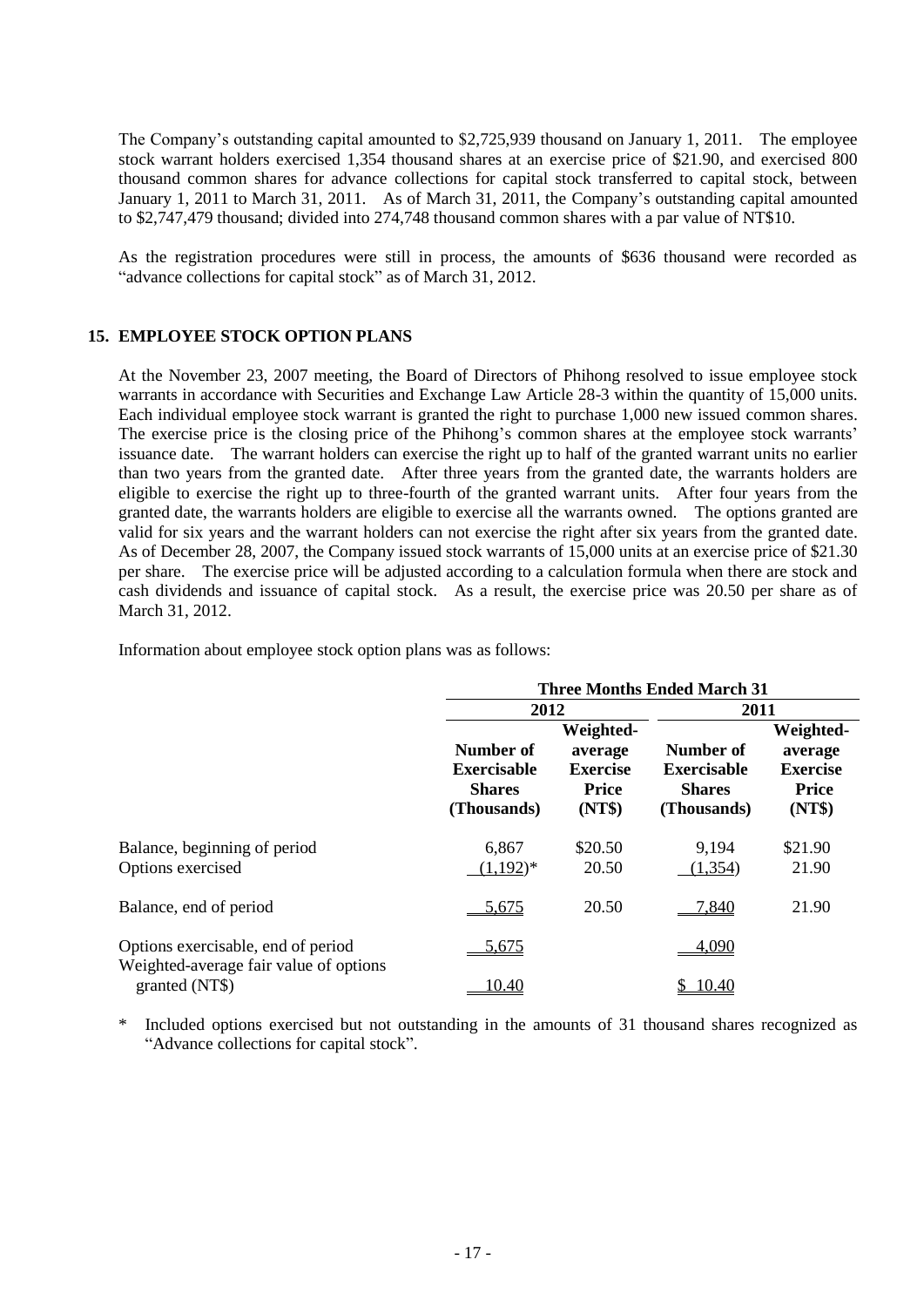Information about outstanding and exercisable options as of March 31, 2012 and 2011 was as follows:

|                                          |                                                                 | <b>Options Outstanding</b>                                  |                                                                      | <b>Options Exercisable</b>                                      |                                                                      |  |
|------------------------------------------|-----------------------------------------------------------------|-------------------------------------------------------------|----------------------------------------------------------------------|-----------------------------------------------------------------|----------------------------------------------------------------------|--|
| <b>Range of Exercise</b><br>Price (NT\$) | Number of<br><b>Exercisable</b><br><b>Shares</b><br>(Thousands) | Weighted-<br>average<br><b>Remaining</b><br>Life<br>(Years) | Weighted-<br>average<br><b>Exercisable</b><br><b>Price</b><br>(NT\$) | Number of<br><b>Exercisable</b><br><b>Shares</b><br>(Thousands) | Weighted-<br>average<br><b>Exercisable</b><br><b>Price</b><br>(NT\$) |  |
| March 31, 2012                           |                                                                 |                                                             |                                                                      |                                                                 |                                                                      |  |
| \$20.50                                  | 5,675                                                           | <u>1.75</u>                                                 | \$20.50                                                              | 5,675                                                           | \$20.50                                                              |  |
| March 31, 2011                           |                                                                 |                                                             |                                                                      |                                                                 |                                                                      |  |
| \$21.90                                  | 840.'                                                           | 2.75                                                        | \$21.90                                                              | 4.090                                                           | \$21.90                                                              |  |

Had the Company recognized the compensation cost under the fair value method using the Black-Scholes pricing model, the assumptions and pro forma results of the Company for the three months ended March 31, 2011 would have been as follows:

**2011**

|                                                                | 40 L L        |
|----------------------------------------------------------------|---------------|
| Assumptions                                                    |               |
| Risk-free interest rate                                        | 2.41%         |
| Expected life                                                  | 6 years       |
| Expected volatility                                            | 48.59%        |
| Expected dividend yield                                        |               |
| Net income                                                     |               |
| As reported                                                    | \$459,118     |
| Pro forma (attributed to shareholders of the parent company)   | 456,882<br>S. |
| Basic after income tax earnings per share (NT\$)               |               |
| As reported (attributed to shareholders of the parent company) | \$1.67        |
| Pro forma (attributed to shareholders of the parent company)   | \$1.66        |

The fair value method using the black-scholes did not affect on the Company's consolidated financial statements for the three months ended March 31, 2012.

#### **16. RETAINED EARNINGS**

Under the Company Law of the ROC and Phihong's Articles of Incorporation, 10% of Phihong's annual earnings, net of tax and any deficit, should first be appropriated as legal reserve until such reserve equals to the amount of Phihong's capital, and then a special reserve should be appropriated as required by laws or domestic authorities.

Any remaining amount, unless to be retained partially by Phihong, should then be appropriated as follows:

- a. Not greater than 2% as remuneration to directors and supervisors;
- b. Not less than 10% as bonuses to employees; and
- c. Remainders as dividends, of which at least 10% should be cash dividends.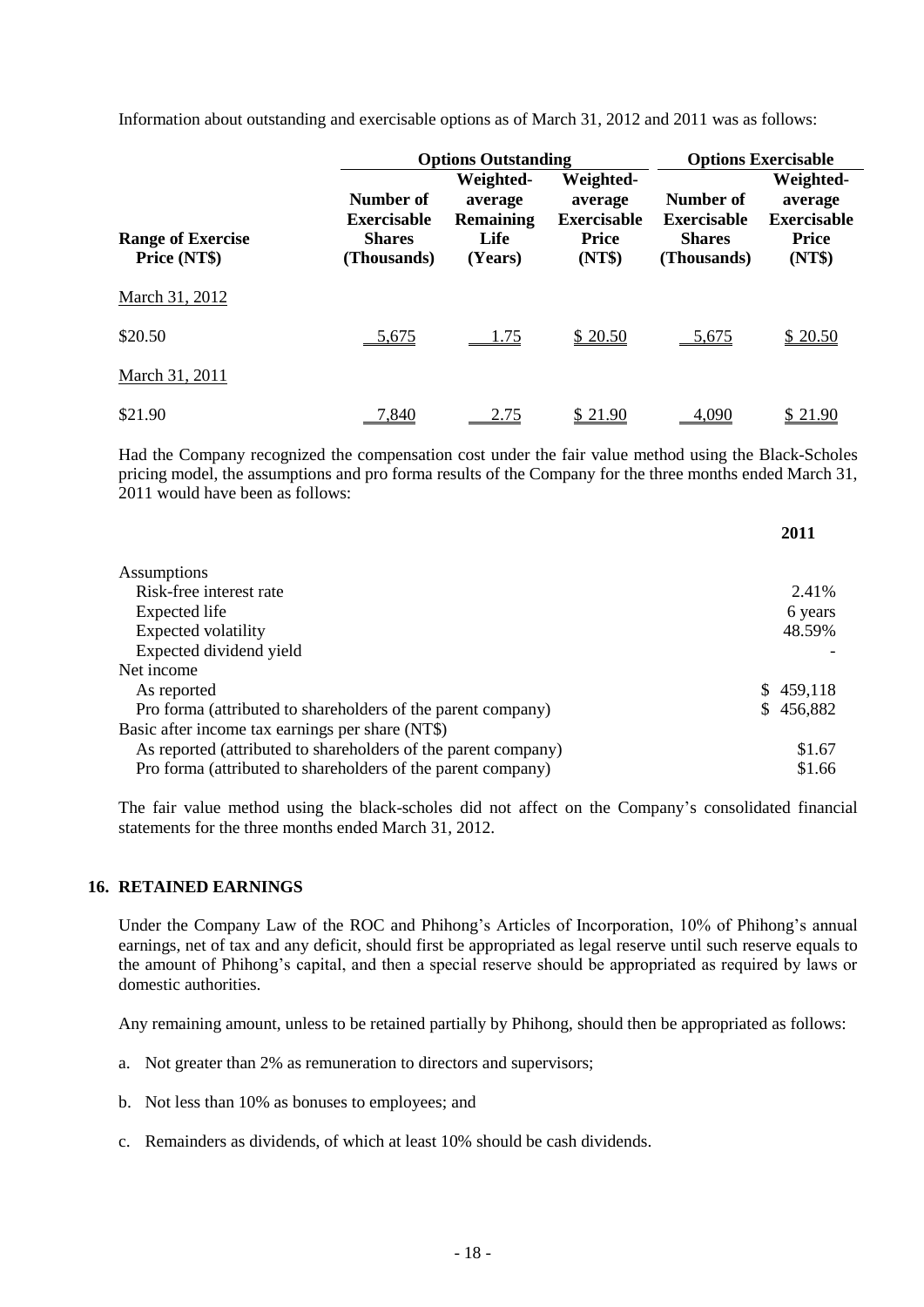Under the Company Law, capital surplus can only be used to offset a deficit. However, the capital surplus from shares issued in excess of par may be capitalized, which however is limited to a certain percentage of the Company's paid-in capital. Under the revised Company Law issued on January 4, 2012, the aforementioned capital surplus also may be distributed in cash. The capital surplus from long-term investments may not be used for any purpose.

For the three months ended March 31, 2012 and 2011, the bonus to employees was \$6,751 thousand and \$74,377 thousand, respectively, and the remuneration to directors and supervisors was \$750 thousand and \$8,264 thousand, respectively. The bonus to employees and remuneration to directors and supervisors represented 20% of net income (net of the bonus and remuneration). Material differences between such estimated amounts and the amounts proposed by the Board of Directors in the following year are adjusted for in the current year. If the actual amounts subsequently resolved by the shareholders differ from the proposed amounts, the differences are recorded in the year of shareholders' resolution as a change in accounting estimate. If a share bonus is resolved to be distributed to employees, the number of shares is determined by dividing the amount of the share bonus by the closing price (after considering the effect of cash and stock dividends) of the shares of the day immediately preceding the shareholders' meeting.

The appropriations of earnings for 2010 had been approved in the shareholders' meetings on June 15, 2011. The appropriations and dividends per share were as follows:

|                                 |                              | For Year 2012                               |  |  |
|---------------------------------|------------------------------|---------------------------------------------|--|--|
|                                 | Appropriation<br>of Earnings | <b>Dividends Per</b><br><b>Share (NT\$)</b> |  |  |
| Legal reserve<br>Cash dividends | 161,204<br>\$<br>1,057,779   | $\overline{\phantom{a}}$<br>3.85            |  |  |
|                                 | 1,218,983                    |                                             |  |  |

The stockholders' meeting approved the following appropriation of the 2010 earnings: \$1,057,779 thousand as cash dividends; \$267,167 thousand as employees' bonuses and \$23,000 thousand as remuneration to directors and supervisors. The approved amounts of the bonus to employees and the remuneration to directors and supervisors have no difference from the accrual amounts.

Information about the bonus to employees, directors and supervisors is available on the Market Observation Post System website of the Taiwan Stock Exchange.

The appropriations of 2011 earnings had been proposed by the board of directors on March 22, 2012. The appropriations and dividends per share were as follows:

|                |                              | For Year 2012                               |  |  |
|----------------|------------------------------|---------------------------------------------|--|--|
|                | Appropriation<br>of Earnings | <b>Dividends Per</b><br><b>Share (NT\$)</b> |  |  |
| Legal reserve  | \$142,565                    | $\overline{\phantom{a}}$                    |  |  |
| Cash dividends | 995,969                      | 3.60                                        |  |  |

The bonus to employees and the remuneration to directors and supervisors for 2011 will be determined in the stockholders' meetings on June 19, 2012.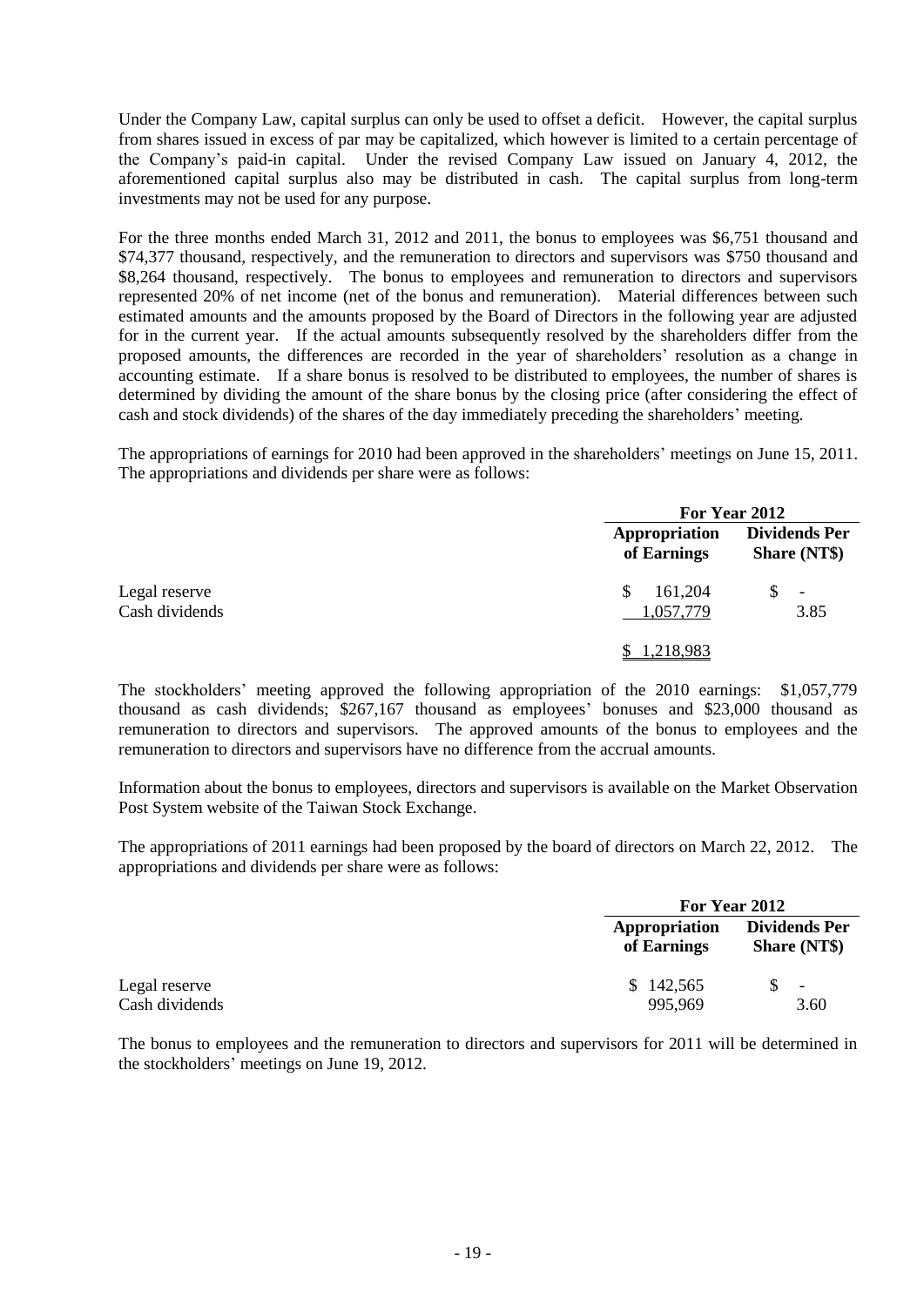# **17. INCOME TAX**

The income tax expense for the three months ended March 31, 2012 and 2010 was as follows:

|                                                                                       | 2012                | 2011                  |
|---------------------------------------------------------------------------------------|---------------------|-----------------------|
| Income tax expense - current period<br>Adjustments to prior year's income tax expense | 57,238<br>S.<br>188 | \$135,142<br>(13,097) |
| Income tax expense, net                                                               | 57.426              | \$122,045             |

Under Article 10 of the Statute for Industrial Innovation (SII) passed by the Legislative Yuan in April 2010, a profit-seeking enterprise may deduct up to 15% of its research and development expenditures from its income tax payable for the fiscal year in which these expenditures are incurred, but this deduction should not exceed 30% of the income tax payable for that fiscal year. This incentive took effect from January 1, 2010 and is effective till December 31, 2019.

The components of deferred tax asset (liability) as of March 31, 2012 and 2011 were as follows:

|                                                  | 2012        | 2011        |
|--------------------------------------------------|-------------|-------------|
| Deferred tax asset (liability)                   |             |             |
| Unrealized exchange losses                       | \$<br>1,140 | 1,485<br>\$ |
| Unrealized inventory devaluation losses          | 9,070       | 9,070       |
| Unrealized bad debt expense                      | 13,920      | 8,430       |
| Unrealized profit from intercompany transactions | 15,460      | 64,414      |
| Unrealized export trading losses                 | 8,340       | 5,790       |
| Unrealized pension expense                       | 10,200      | 9,990       |
| Long-term equity investments income              | (79, 832)   | (79, 832)   |
| Deferred tax (liability) asset                   | (21,702)    | 19,347      |
| Deferred tax asset - current                     | (47,930)    | (89, 189)   |
| Deferred tax liability - noncurrent              | \$ (69,632) | \$ (69,842) |

Current income tax expense and income tax payable as of March 31, 2012 and 2011 were reconciled as follows:

|                                                              |     | 2012   | 2011        |
|--------------------------------------------------------------|-----|--------|-------------|
| Income tax expense at statutory rate of 17%                  | \$. | 45,059 | \$125,353   |
| Long-term equity investment loss recognized under the equity |     |        |             |
| method                                                       |     | 12,188 | 13,910      |
| Gain on sale of investments                                  |     |        | (4,050)     |
| <b>Others</b>                                                |     | (9)    | (71)        |
| Income tax expense                                           |     | 57,238 | 135,142     |
| Provision (reversal) of deferred income tax assets           |     |        |             |
| Unrealized exchange losses                                   |     | (207)  | (12,780)    |
| Unrealized bad-debt expenses                                 |     | 3,860  | (2,900)     |
| Unrealized gain on disposal of property, plant and equipment |     |        | (20)        |
|                                                              |     |        | (Continued) |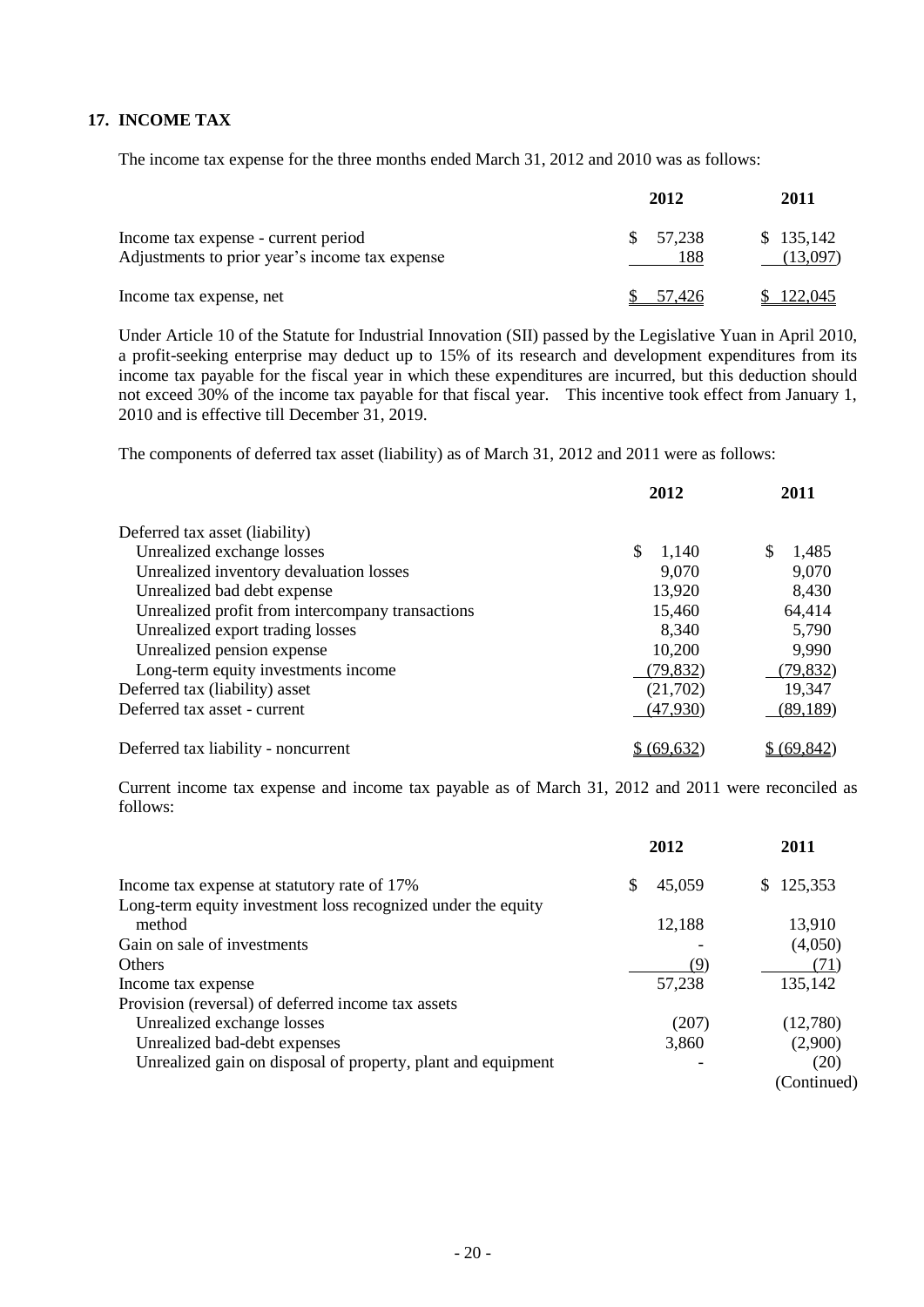|                                                            | 2012     | 2011        |
|------------------------------------------------------------|----------|-------------|
| Unrealized profit from intercompany transactions           | (11,560) | (11,281)    |
| Unrealized pension expense                                 | 30       | 120         |
|                                                            | 49,361   | 108,281     |
| Add prior year's income tax payable                        | 187,672  | 288,840     |
| Less current year's temporary tax payments and withholding |          |             |
| income tax                                                 | (7,262)  | (7,172)     |
| Income tax payable as of March 31, 2012                    | 229.771  | 389,949     |
|                                                            |          | (Concluded) |

The income tax returns examined and approved by the tax authorities were summarized as follows:

|                                                                                      | Year      |
|--------------------------------------------------------------------------------------|-----------|
| Phihong                                                                              | 2009      |
| Guang-Lai                                                                            | 2009      |
| Information on the integrated income tax system as of March 31, 2012 was as follows: |           |
| Balance of imputation credit account                                                 | 391.026   |
| Undistributed earnings generated until 1997                                          |           |
| Undistributed earnings generated since 1998                                          | 1,870,034 |
| Expected imputation credit (IC) ratio for earnings distribution in 2012              | 20.91%    |
| Actual IC ratio for earnings distribution in 2011                                    | 20.48%    |

In the balance of imputation credit account as of March 31, 2012, the income tax payable for 2011 had been taken into account.

## **18. EARNINGS PER SHARE**

Earnings per share ("EPS") before and after income tax for the three months ended March 31, 2012 and 2011 were as follows:

|                                                                                                                                           |                                    |                            |                                                                    | 2012                                                                                                        |                             |                            |                                                                           |
|-------------------------------------------------------------------------------------------------------------------------------------------|------------------------------------|----------------------------|--------------------------------------------------------------------|-------------------------------------------------------------------------------------------------------------|-----------------------------|----------------------------|---------------------------------------------------------------------------|
|                                                                                                                                           | <b>Income</b><br><b>Before Tax</b> | <b>Income After</b><br>Tax | Income After<br>Tax<br>(Attributed to<br>Parent's<br>Shareholders) | Weighted<br>Average<br>Number of<br><b>Common</b><br><b>Shares</b><br>(Outstanding in<br><b>Thousands</b> ) | Income<br><b>Before Tax</b> | <b>Income After</b><br>Tax | <b>Income After</b><br>Tax<br>(Attributed to<br>Parent's<br>Shareholders) |
| Basic earnings per share<br>Net income attributed to holders of<br>common shares<br>Effect of dilutive potential common<br>shares         | \$94,331                           | 36,905<br>S.               | \$41,672                                                           | 276,567                                                                                                     | \$0.34                      | \$0.13                     | \$0.15                                                                    |
| Stock-based compensation<br>Employee bonus                                                                                                |                                    |                            |                                                                    | 2,757<br>161                                                                                                |                             |                            |                                                                           |
| Diluted earnings per share<br>Net income attributed to holders of<br>common shares plus the effect of<br>dilutive potential common shares | 94,331                             | 36.905                     | 41,672                                                             | 279,485                                                                                                     | 0.34                        | \$0.13                     | \$0.15                                                                    |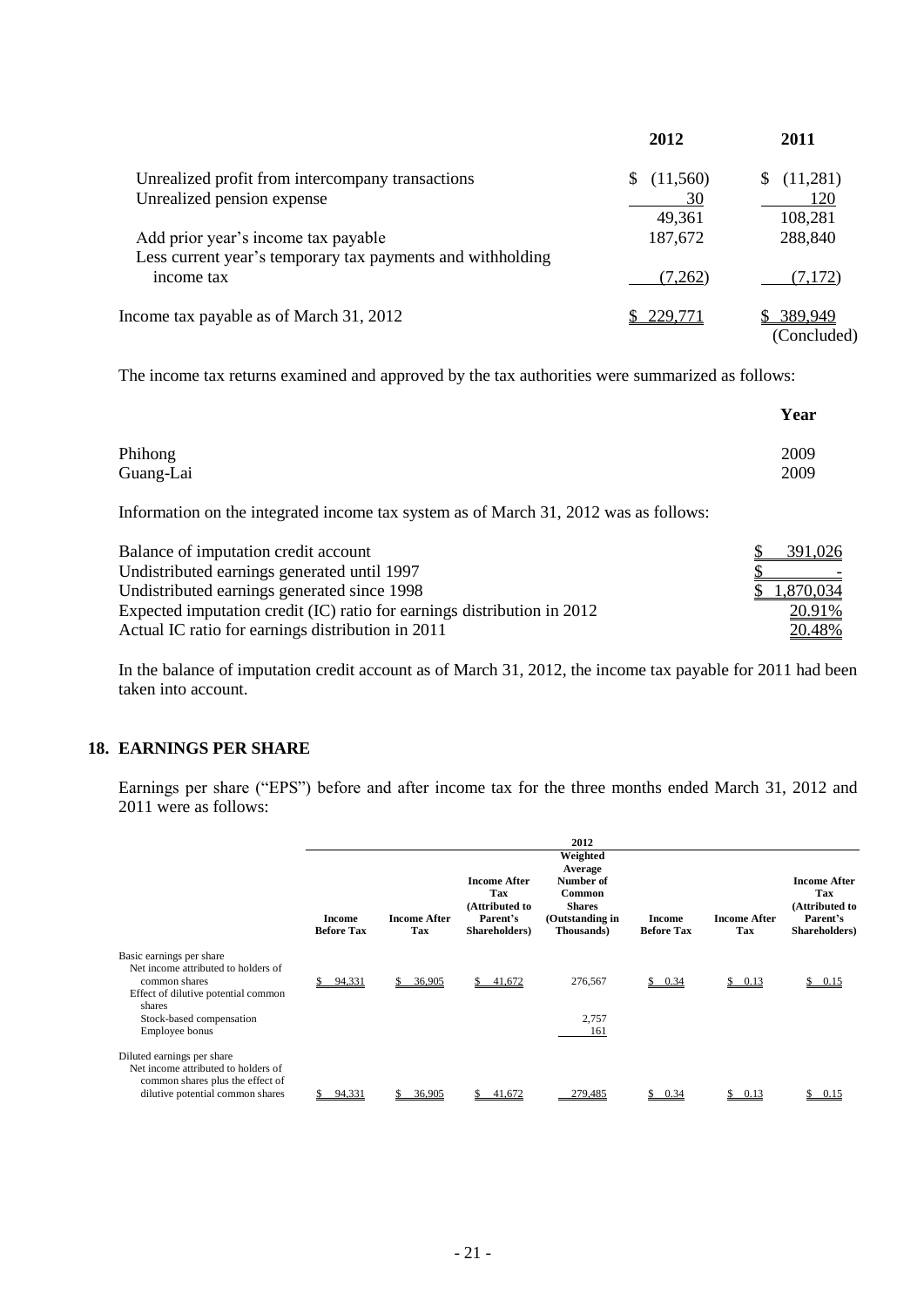|                                                                                                                                                                                 | Income<br><b>Before Tax</b> | <b>Income After</b><br>Tax | <b>Income After</b><br>Tax<br>(Attributed to<br>Parent's<br>Shareholders) | 2011<br>Weighted<br>Average<br>Number of<br>Common<br><b>Shares</b><br>(Outstanding in<br><b>Thousands</b> ) | Income<br><b>Before Tax</b> | <b>Income After</b><br>Tax | <b>Income After</b><br>Tax<br>(Attributed to<br>Parent's<br>Shareholders) |
|---------------------------------------------------------------------------------------------------------------------------------------------------------------------------------|-----------------------------|----------------------------|---------------------------------------------------------------------------|--------------------------------------------------------------------------------------------------------------|-----------------------------|----------------------------|---------------------------------------------------------------------------|
| Basic earnings per share<br>Net income attributed to holders of<br>common shares<br>Effect of dilutive potential common<br>shares<br>Stock-based compensation<br>Employee bonus | \$576,428                   | \$454,383                  | \$459,118                                                                 | 274,438<br>4,451<br>1,467                                                                                    | \$2.10                      | \$1.66                     | \$1.67                                                                    |
| Diluted earnings per share<br>Net income attributed to holders of<br>common shares plus the effect of<br>dilutive potential common shares                                       | 576,428                     | 454.383                    | 459.118                                                                   | 280,356                                                                                                      | 2.06                        | l.62                       | .64                                                                       |

Potential shares from bonus to employees which will be distributed in shares will be included in the weighted average number of shares outstanding in calculation of diluted EPS, if the shares have a dilutive effect. The number of shares is estimated by dividing the amount of bonus to employees by the closing price of the common shares on the balance sheet date. The dilutive effect of the potential shares should be considered until the shares of employee bonus are resolved in the shareholders' meeting in the following year.

#### **19. DISCLOSURES FOR FINANCIAL INSTRUMENTS**

#### **Fair Value of Financial Instruments**

The fair values of nonderivative financial instruments as of March 31, 2012 and 2011 were summarized as follows:

|                                                    |                                 | 2012                 | 2011              |                      |  |
|----------------------------------------------------|---------------------------------|----------------------|-------------------|----------------------|--|
| <b>Nonderivative Financial Instruments</b>         | <b>Carrying</b><br><b>Value</b> | Fair<br><b>Value</b> | Carrying<br>Value | Fair<br><b>Value</b> |  |
| Assets                                             |                                 |                      |                   |                      |  |
| Cash and cash equivalents                          | 2,206,937<br>\$                 | \$2,206,937          | \$2,160,030       | \$2,160,030          |  |
| Accounts receivable                                | 1,668,370                       | 1,668,370            | 1,898,267         | 1,898,267            |  |
| Other financial assets, current                    | 32,620                          | 32,620               | 134,487           | 134,487              |  |
| Available-for-sale financial assets,<br>noncurrent | 41,888                          | 41,888               | 458,607           | 458,607              |  |
| Financial assets carried at cost,                  |                                 |                      |                   |                      |  |
| noncurrent                                         | 93,254                          |                      | 164,723           |                      |  |
| Long-term equity investments                       | 347,863                         | 347,863              | 267,836           | 267,836              |  |
| Refundable deposits                                | 31,941                          | 31,941               | 28,562            | 28,562               |  |
| Liabilities                                        |                                 |                      |                   |                      |  |
| Notes payable                                      |                                 |                      | 15                | 15                   |  |
| Accounts payable                                   | 1,766,301                       | 1,766,301            | 2,299,362         | 2,299,362            |  |
| Accounts payable to related parties                | 18,382                          | 18,382               | 35,075            | 35,075               |  |
| Other payables                                     | 1,176,543                       | 1,176,543            | 1,331,115         | 1,331,115            |  |
| Long-term debts                                    | 200,000                         | 200,000              | 200,000           | 200,000              |  |
| Advance deposits received                          | 956                             | 956                  | 932               | 932                  |  |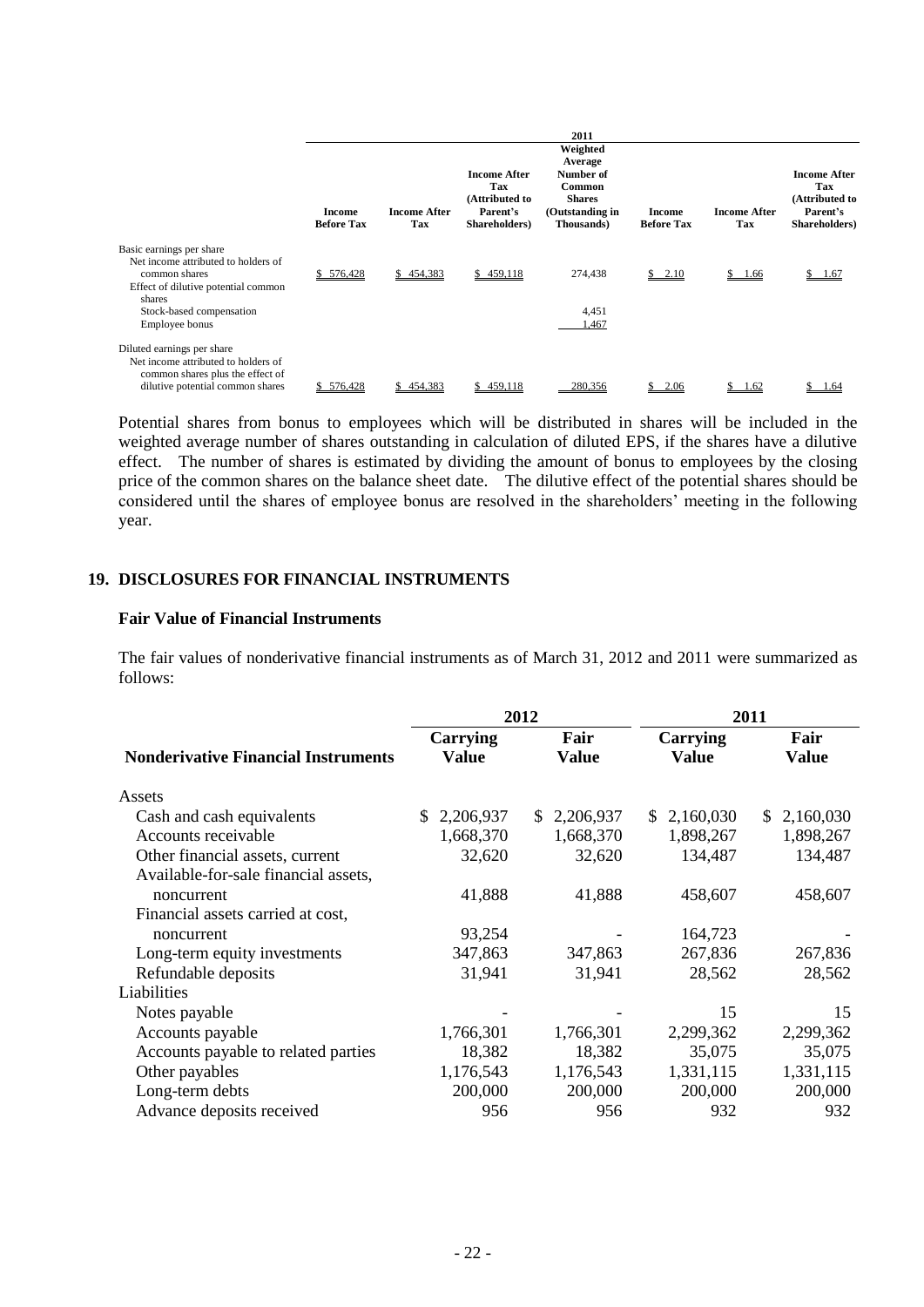#### **Reporting of Derivative Instruments in the Financial Statements**

Approaches and assumptions used to assess the fair value of financial instruments are summarized as follows:

- a. Fair values of current assets and liabilities, cash and cash equivalents, accounts receivable, other financial assets - current, refundable deposits, notes payable, accounts payable, accounts payable to related parties, other payable, advance deposits received, etc. are based on their carrying values because of their short maturities.
- b. Available-for-sale financial assets are determined using the market value in the open market or estimated by evaluation method according to the open information in the market.
- c. Fair values of long-term equity investments are estimated based on the net value of investees as of March 31, 2012 and 2011.
- d. Financial assets carried at cost are investments in unquoted shares, which have no quoted price in an active market and entail an unreasonably high cost to obtain verifiable fair value. Therefore, no fair value is presented.
- e. Fair values of long-term debts are determined using the present value of future cash flows discounted at interest rates for similar long-term debts.

The amounts of financial assets determined by market value in the open market or estimated by evaluation method as of March 31, 2012 and 2011 were summarized as follows:

|                                                    |        | <b>Market Value in the</b><br><b>Open Market</b> | <b>By Valuation Method</b> |      |  |
|----------------------------------------------------|--------|--------------------------------------------------|----------------------------|------|--|
|                                                    | 2012   | 2011                                             | 2012                       | 2011 |  |
| Available for sale financial assets,<br>noncurrent | 41,888 | \$458,607                                        | $\blacksquare$             |      |  |

For the three months ended March 31, 2011, the net foreign exchange gain on forward contracts was \$2,315 thousand, which was recorded as non-operating expenses and losses.

The information of financial risk was summarized as follows:

#### **Market Risk**

The Company is exposed to investing risk because it invests in the listed companies; therefore, the fair values of the stock are fluctuated due to changes in market price. One percentage decline in market rate will cause the fair value of financial instruments to decline by \$419 thousand.

#### **Credit Risk**

Financial instruments are evaluated for credit risk which represents the potential loss that would be incurred by the Company if the counterparties or third parties breached the contracts. The risk factors include centralization of credit, components, contract term, and accounts receivable. The Company requires significant clients to provide guarantees or other rights of guarantee to reduce credit risk of the Company effectively.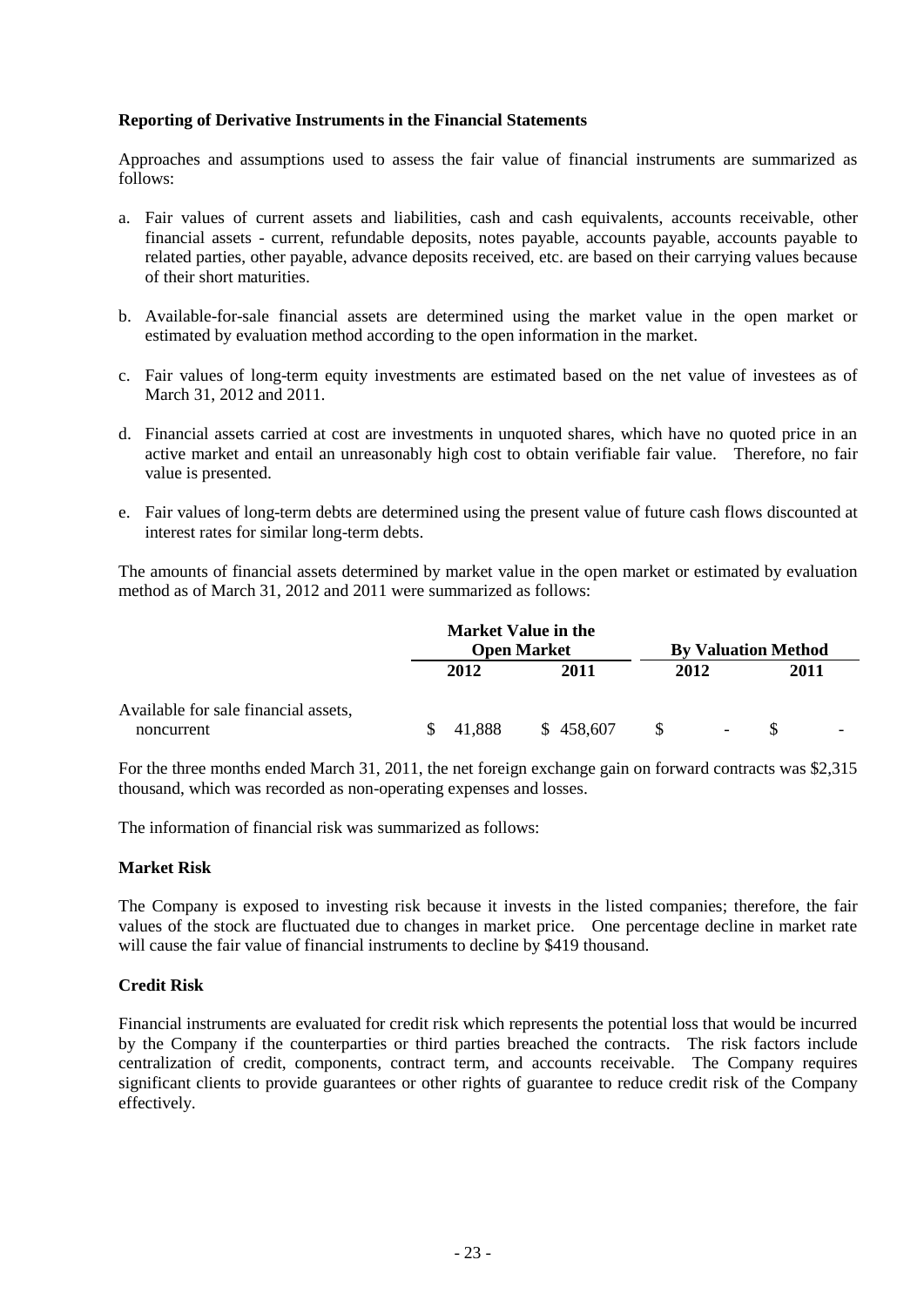### **Liquidity Risk**

The Company has the ability to meet its financial obligations; thus, liquidity risks virtually do not exist.

#### **Cash Flow Interest Rate Risk**

The Company's long-term borrowings had floating interest rate. Therefore, cash flows are expected to fluctuate due to changes in market interest rates. One percent increase in market rate will cause the Company to increase its cash-out by \$2,000 thousand.

Hedge of fair value, hedge of cash flow, and hedge of a net investment in a foreign operation: None.

#### **20. RELATED-PARTY TRANSACTIONS**

The Company's related parties were as follows:

| <b>Related Party</b>                       | <b>Relationship with the Company</b>              |
|--------------------------------------------|---------------------------------------------------|
| Xu Sheng Technology Co., Ltd. ("Xu Sheng") | The chairman of Xu Sheng is a director of Phihong |
| Shine Tech Ltd.                            | Related party in substance                        |
| Peter Lin                                  | Phihong's chairman                                |

The Company's major transactions with the related parties were summarized as follows:

#### **Cost of Sales - Purchases**

Purchases from related parties for the three months ended March 31, 2012 and 2011 were summarized as follows:

|                 | 2012   |                                                   | 2011          |                                            |
|-----------------|--------|---------------------------------------------------|---------------|--------------------------------------------|
|                 | Amount | <b>Percentage</b><br>to Total<br><b>Purchases</b> | <b>Amount</b> | Percentage<br>to Total<br><b>Purchases</b> |
| Shine Tech Ltd. | 18.448 |                                                   | 35,026        | $\sim$ 100 $\pm$                           |

There is no significant difference between related parties and unrelated parties for purchase price.

#### **Accounts Payable**

Accounts payable due to related parties as of March 31, 2012 and 2011 were summarized as follows:

|                          | 2012          |               | 2011           |               |  |
|--------------------------|---------------|---------------|----------------|---------------|--|
|                          | <b>Amount</b> | $\frac{6}{9}$ | Amount         | $\frac{6}{9}$ |  |
| Shine Tech Ltd.<br>Othrs | \$18,380      |               | \$35,046<br>29 |               |  |
|                          | 18,382        |               | 35,075         |               |  |

#### **Credit Guarantees**

See Note 22 to the consolidated financial statements.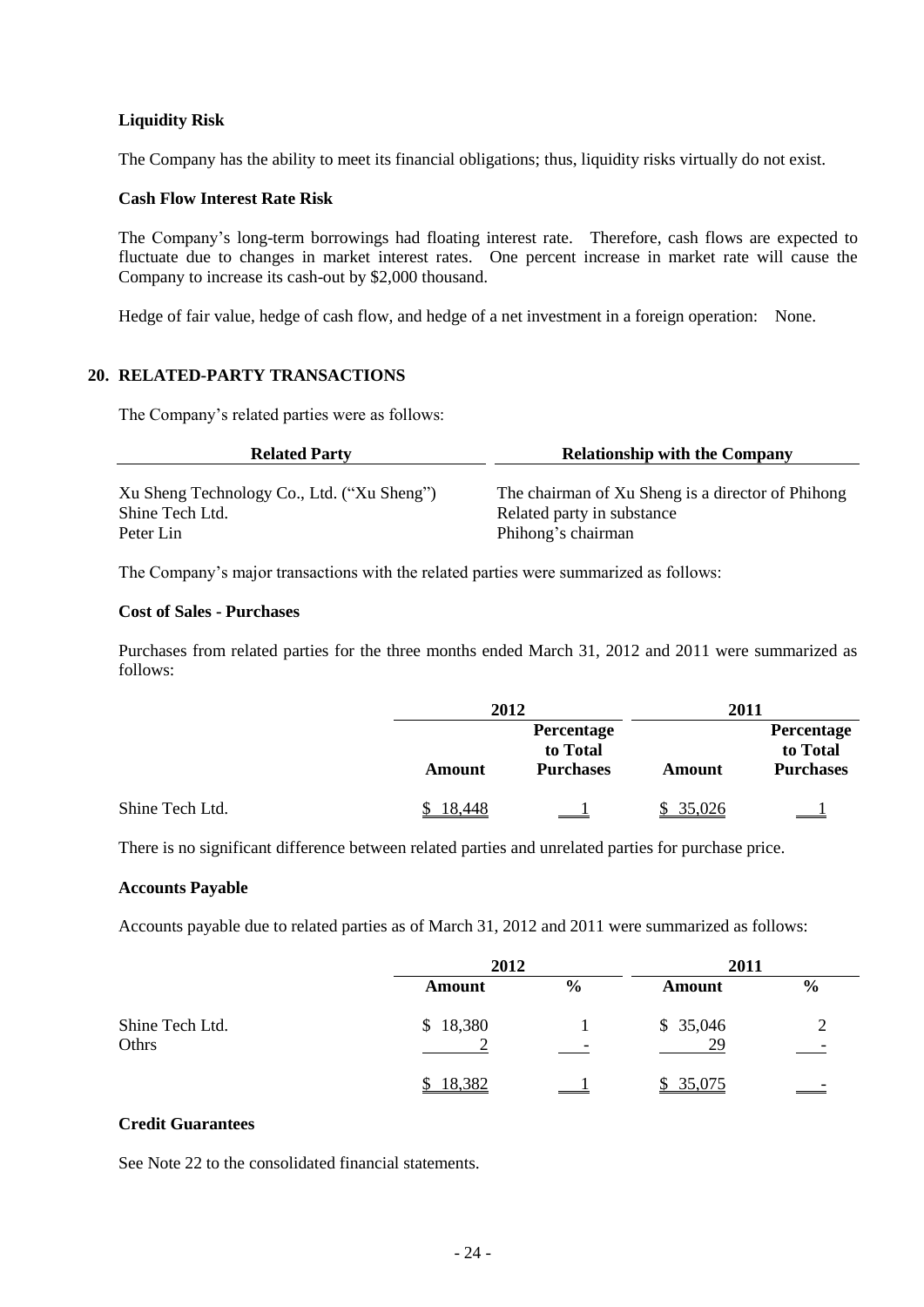Related parties have guaranteed the payments of loans of Phihong as follows:

| <b>Related Party</b> | <b>Nature</b>   | 2012      | <b>2011</b> |
|----------------------|-----------------|-----------|-------------|
| Peter Lin            | Long-term debts | \$200,000 | \$ 200,000  |

#### **21. PLEDGED PROPERTIES**

As of March 31, 2012 and 2011, Phihong offered the property, plant and equipment in the amount of \$279,682 thousand and \$288,460 thousand as collateral for long term loan.

As of March 31, 2012 and 2011, the following assets of PHA, had been pledged to secure PHA's bank loans:

|                                                        |   | 2012                     |   | 2011      |
|--------------------------------------------------------|---|--------------------------|---|-----------|
| Accounts receivable                                    | S | 440,632                  | S | 910,156   |
| Inventory                                              |   | 403,435                  |   | 950,424   |
| Time deposits (under other financial assets - current) |   | $\overline{\phantom{0}}$ |   | 29,480    |
|                                                        |   | 844,067                  |   | 1,890,060 |

## **22. COMMITMENTS AND CONTINGENCIES**

#### **Loan Guarantees**

As of March 31, 2012, the Company had guaranteed the US\$6,000 thousand loan of Phihong USA Corp. and American Ballast Corp.

#### **23. OTHERS**

As of March 31, 2012 and 2011, significant foreign currency financial assets and liabilities were as follows:

|                    | 2012 |                                                        |                                   |    | 2011                                                          |    |                                                |                                       |    |                                                               |
|--------------------|------|--------------------------------------------------------|-----------------------------------|----|---------------------------------------------------------------|----|------------------------------------------------|---------------------------------------|----|---------------------------------------------------------------|
|                    |      | Foreign<br><b>Currencies</b> (In<br><b>Thousands</b> ) | <b>Exchange</b><br>Rate<br>(Note) |    | <b>New Taiwan</b><br><b>Dollars</b> (In<br><b>Thousands</b> ) |    | Foreign<br><b>Currencies</b> (In<br>Thousands) | <b>Exchange</b><br><b>Rate (Note)</b> |    | <b>New Taiwan</b><br><b>Dollars</b> (In<br><b>Thousands</b> ) |
| Financial assets   |      |                                                        |                                   |    |                                                               |    |                                                |                                       |    |                                                               |
| Monetary items     |      |                                                        |                                   |    |                                                               |    |                                                |                                       |    |                                                               |
| <b>JPY</b>         | \$   | 224.461                                                | 0.3573                            | \$ | 80,806                                                        | \$ | 172,807                                        | 0.3575                                | \$ | 62,211                                                        |
| <b>RMB</b>         |      | 60,648                                                 | 4.6963                            |    | 285,046                                                       |    | 56,678                                         | 4.4949                                |    | 254,484                                                       |
| <b>USD</b>         |      | 83.091                                                 | 29.5550                           |    | 2,456,170                                                     |    | 129,062                                        | 29.4800                               |    | 3,804,748                                                     |
| <b>HKD</b>         |      | 5,603                                                  | 3.8068                            |    | 21.347                                                        |    | 4.700                                          | 3.7826                                |    | 17,766                                                        |
| <b>EUR</b>         |      | 3                                                      | 39.4200                           |    | 113                                                           |    |                                                | 41.5200                               |    | 59                                                            |
| Available-for-sale |      |                                                        |                                   |    |                                                               |    |                                                |                                       |    |                                                               |
| financial assets   |      |                                                        |                                   |    |                                                               |    |                                                |                                       |    |                                                               |
| SGD                |      |                                                        | $\overline{\phantom{a}}$          |    |                                                               |    | 19,641                                         | 23.3500                               |    | 458,617<br>(Continued)                                        |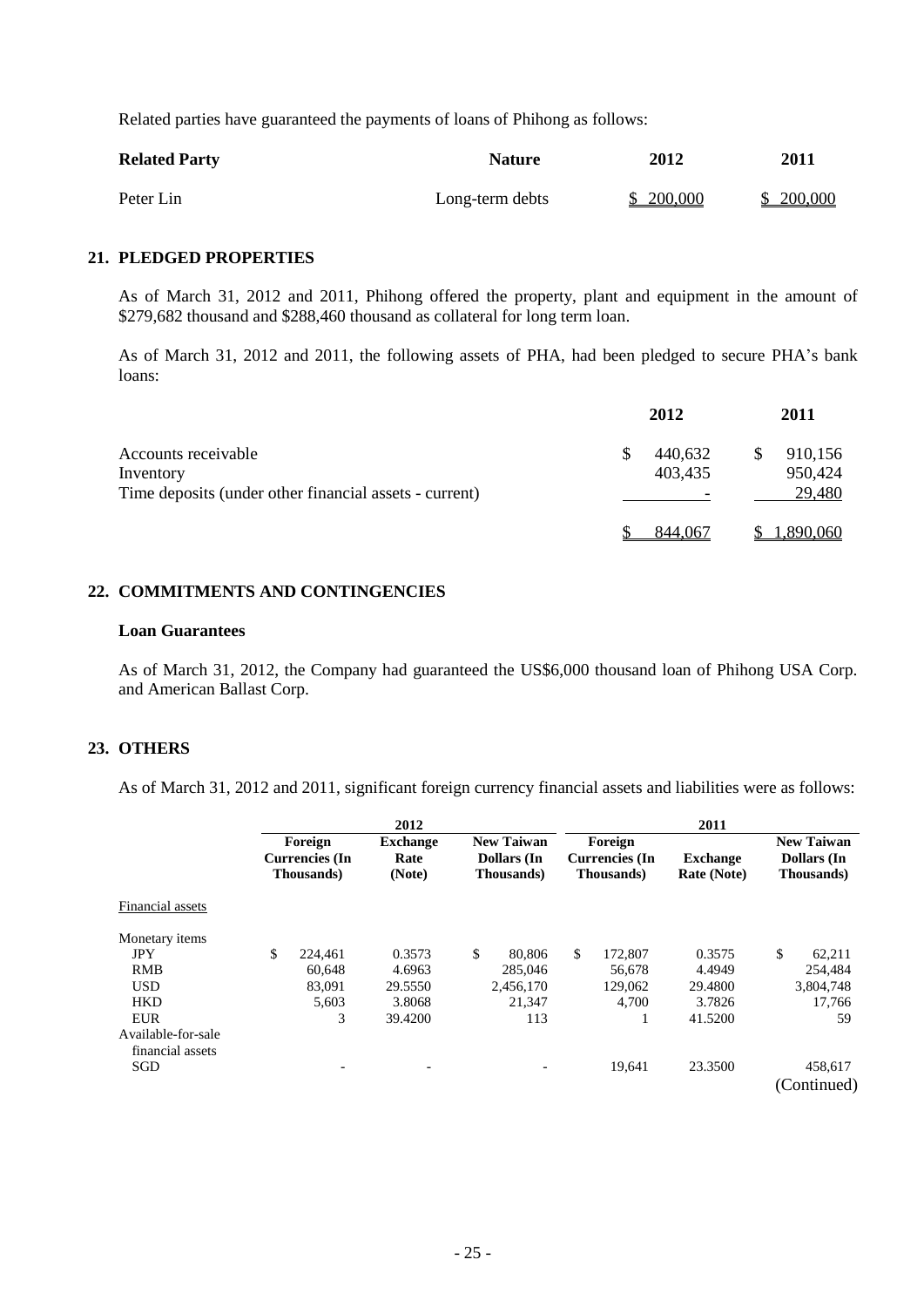|                              | 2012 |                                                 |                                   |    | 2011                                                          |    |                                                |                                       |    |                                                |
|------------------------------|------|-------------------------------------------------|-----------------------------------|----|---------------------------------------------------------------|----|------------------------------------------------|---------------------------------------|----|------------------------------------------------|
|                              |      | Foreign<br>Currencies (In<br><b>Thousands</b> ) | <b>Exchange</b><br>Rate<br>(Note) |    | <b>New Taiwan</b><br><b>Dollars</b> (In<br><b>Thousands</b> ) |    | Foreign<br><b>Currencies</b> (In<br>Thousands) | <b>Exchange</b><br><b>Rate (Note)</b> |    | <b>New Taiwan</b><br>Dollars (In<br>Thousands) |
| <b>Financial liabilities</b> |      |                                                 |                                   |    |                                                               |    |                                                |                                       |    |                                                |
| Monetary items               |      |                                                 |                                   |    |                                                               |    |                                                |                                       |    |                                                |
| <b>RMB</b>                   | \$   | 63.936                                          | 4.6963                            | \$ | 300.499                                                       | \$ | 109.916                                        | 4.4949                                | \$ | 493,523                                        |
| <b>JPY</b>                   |      | 45,673                                          | 0.3573                            |    | 16,442                                                        |    | 27,811                                         | 0.3575                                |    | 10,012                                         |
| <b>USD</b>                   |      | 61.323                                          | 29.5550                           |    | 1,812,708                                                     |    | 88,048                                         | 29.4800                               |    | 2,595,655                                      |
| <b>HKD</b>                   |      | 5,342                                           | 3.8068                            |    | 20,353                                                        |    | 22.585                                         | 3.7826                                |    | 85,371                                         |
| <b>AUD</b>                   |      | 5                                               | 30.6900                           |    | 143                                                           |    |                                                | 30.3900                               |    | 37                                             |
|                              |      |                                                 |                                   |    |                                                               |    |                                                |                                       |    | (Concluded)                                    |

Note: Exchange rate represents the number of N.T. dollars for which one foreign currency could be exchanged.

#### **24. OPERATING SEGMENTS**

The Company's power supply segment is the only one reportable segment. The power supply segment mainly engages in the manufacturing and selling of AC/DC power adapters, charger bases, and power supply modules for computers. The Company's other operating segments did not exceed the quantitative threshold so they are not disclosed as reportable segments. These segments mainly engage in manufacturing and selling of lighting supply and developing, manufacturing and selling monitors.

The Company adopted operating profits as the measurement threshold. There was no material inconsistency between the accounting policies of the operating segment and the accounting policies described in Note 2.

The Company's operating segment information was as follows:

a.

|                                                   |             | <b>Segment Revenues</b>   | <b>Segment Profit</b>     |               |  |  |
|---------------------------------------------------|-------------|---------------------------|---------------------------|---------------|--|--|
|                                                   |             | <b>Three Months Ended</b> | <b>Three Months Ended</b> |               |  |  |
|                                                   |             | <b>March 31</b>           | <b>March 31</b>           |               |  |  |
|                                                   | 2012        | 2011                      | 2012                      | 2011          |  |  |
| Power supply                                      | \$2,457,852 | \$3,554,020               | 165,307<br>S              | 675,476<br>\$ |  |  |
| Others                                            | 191,721     | 182,048                   | (48, 558)                 | (153, 021)    |  |  |
| Income from continuing operations                 | \$2,649,573 | <u>\$3,736,068</u>        | 116,749                   | 522,455       |  |  |
| Unappropriated amounts                            |             |                           |                           |               |  |  |
| Selling expense                                   |             |                           |                           |               |  |  |
| General and administrative expenses               |             |                           |                           |               |  |  |
| Consolidated operating income                     |             |                           | 116,749                   | 522,455       |  |  |
| Interest income                                   |             |                           | 4,481                     | 2,160         |  |  |
| Investment income recognized under equity method  |             |                           | 2,351                     | 8,389         |  |  |
| Gain on disposal of property, plant and equipment |             |                           | (1,516)                   | (2,075)       |  |  |
| Gain on disposal of investment                    |             |                           |                           | 23,828        |  |  |
| Foreign exchange gains (losses), net              |             |                           | (57, 538)                 | 7,400         |  |  |
| Interest expense                                  |             |                           | (1,058)                   | (931)         |  |  |
| Other income                                      |             |                           | 34,031                    | 18,989        |  |  |
| Other expenses                                    |             |                           | (3,169)                   | (3,787)       |  |  |
| Income before income tax                          |             |                           | 94,331                    | 576,428       |  |  |